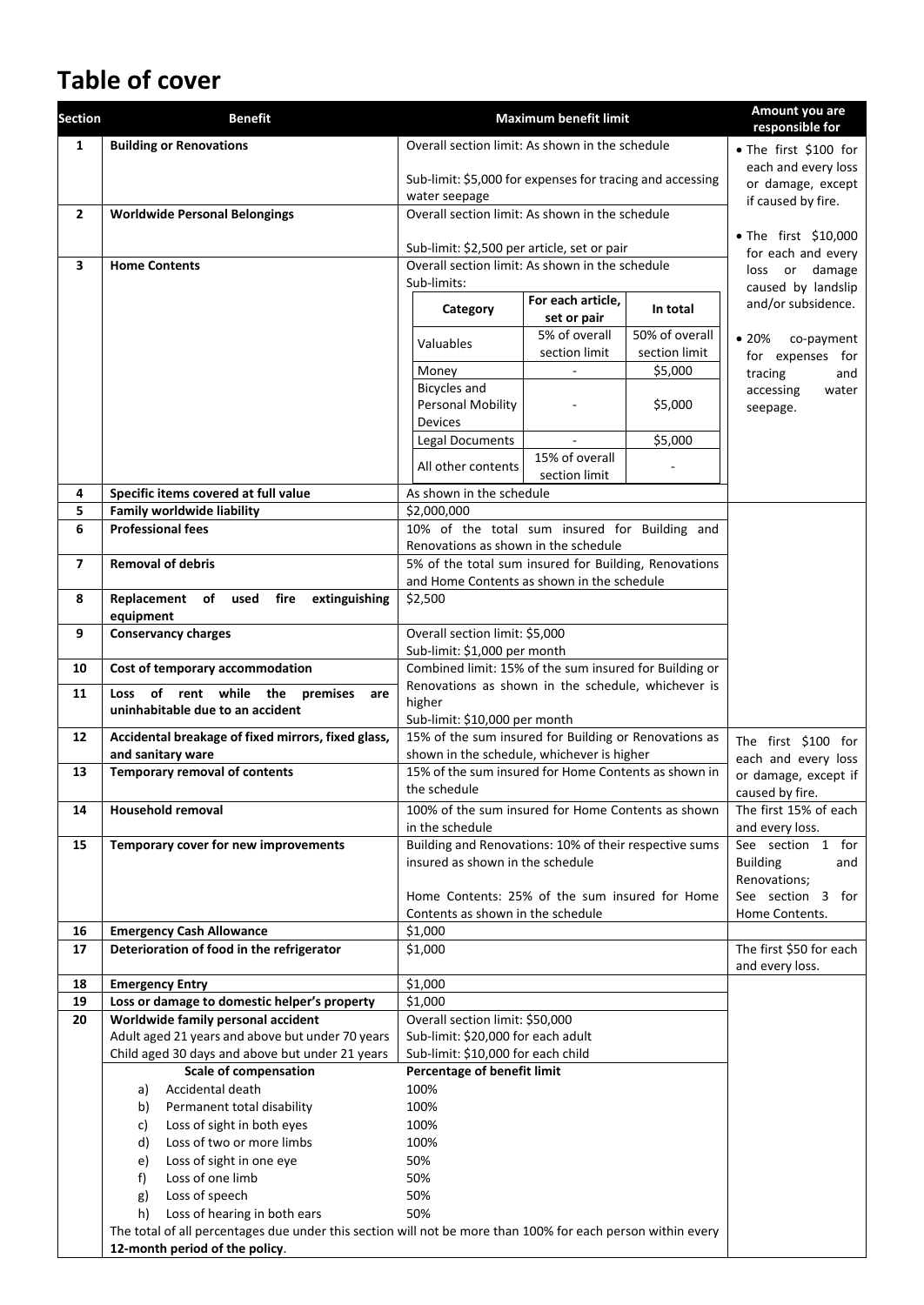# **Policy Conditions Home Ultimate Protect**

#### **Your policy**

This is **your** home ultimate protect insurance **policy** and it contains details of benefits, conditions and exclusions relating to **your premises**. This **policy** will form the basis on which **we** will settle all claims. It is only valid if **you**  have paid the appropriate premium in full and **we** have given **you** a **schedule**.

Any statement, information or declaration **you** have given, including any declaration made over the phone, email or the internet at the time of making the application, will form the basis of the contract. The **schedule**, **table of cover** and any further **endorsements**  are all part of this **policy**.

Please keep this document in case **you** need to refer to it.

**Who is eligible?** 

This **policy** is only available to **you** if:

- **• you** are the owner or co-owner of the **premises** in Singapore; or
- **• you** are a tenant or co-tenant who is currently renting the **premises** in Singapore; and
- **• you** have fully paid **your** premium.

# **Things to remember**

- **You** must reveal all facts **you** know or ought to know which may affect the insurance cover **you** are applying for. If not, this **policy** may not be valid.
- **You** can only insure the **contents** which **you** own if **you** are a tenant or co-tenant of the **premises**.
- We may change the terms and conditions of this **policy** at the **policy**'s next and future renewal dates.
- **You** must insure the **building**, **renovations, contents,** and **personal belongings** for their full reinstatement or replacement value. If not, **you** are responsible for a share of the loss or damage.

Please see general conditions parts 1 and 2 for details. **We** will also take off an amount for wear and tear or depreciation for **contents** and **personal belongings** except for **specific items covered at full value**. Please see general conditions part 10 for details.

• For any loss or damage under benefit sections 1 to 4, **we** will reduce the maximum benefit limits under these sections by the amount of the loss or damage. Please see general conditions part 11 for details.

## **Definitions**

**12-month period of the policy** means each 12-month cycle beginning from the **start date** of the **policy**.

**Act of terrorism** means an act (which may include using or threatening force or violence) by any person or group, committed for political, religious, ideological or similar purposes, with the aim of influencing any government or to put the public, or any section of the public, in fear. **We** do not consider robberies or other criminal acts mainly committed for personal gain and acts arising mainly as a result of personal relationships as an **act of terrorism**. **Act of terrorism** also includes any act which is confirmed by the relevant government as an **act of terrorism**. **We** consider using nuclear, chemical or biological substances or weapons as a means of force or violence and an **act of terrorism**.

**Accident** or **accidental** means a sudden, unexpected event which happens during the **period of insurance**  which must be the only cause of **injury** or property damage.

**Bicycle** means a vehicle with two wheels, which is steered by a handlebar and is propelled by pedals. This does not include bicycles propelled by a motor.

#### **Building** means the following.

For Housing Development Board (HDB) flats, condominiums, apartments or cluster houses, it will include the building structure (but not the foundations), fixtures and fittings based on HDB's or the property developer's standard specifications. This means **we** will not cover areas **you** do not own or which are not provided just for **your** use. For example, this can include shared areas such as corridors, car parks, stairways, lift lobbies and swimming pools.

For landed properties such as bungalows, semidetached and terrace houses, it will include the building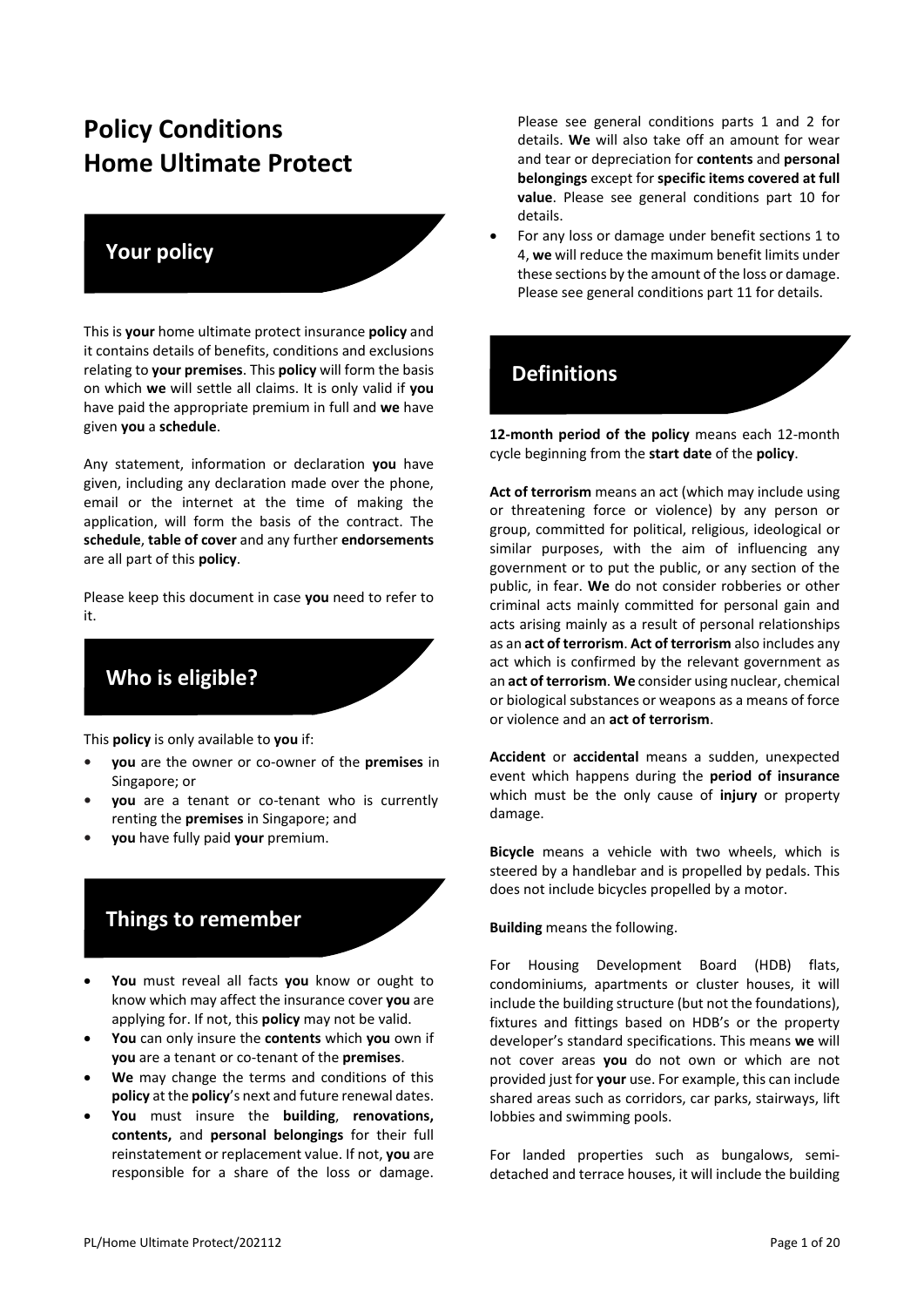structure (but not the foundations), garages, outbuildings, swimming pools, terraces, footpaths, driveways, gardens, gates, fences and other private areas **you** own and which the public do not have access to.

**Child** or **children** means individuals who are at least 30 days old but under 21 years old.

**Contents** means any physical and movable household items or **personal belongings,** including **money, valuables, bicycles,** and **personal mobility devices,** kept within the **premises** that belong to **you** or **your family members**. This does not include:

- **a** any motor vehicles, watercraft and their accessories;
- **b** livestock or pets;
- **c** any item used in connection with **your** or **your family member's** business, trade or profession;
- **d** any item not belonging to **you** but which **you** have control over or are looking after; and
- **e** any item forming part of the **building** or **renovations**.

**Co-payment** means the amount of the claim that **you** need to pay.

**Endorsement** means an authorised amendment to this **policy**.

**Family members** means any of **your** family relations who permanently live with **you** at the **premises**.

**Injury** means damage or harm caused to the body by an external force suffered during the **period of insurance**  and which is caused only by an **accident**.

**Known event** means any situation or incident which threatens or affects **your premises, building, renovations, contents** or **personal belongings**, or any situation that **you** were aware of or could reasonably have been expected to know, before **you** applied for cover under this **policy** or made changes to the cover under this **policy**.

**Medical practitioner** means any person registered and legally qualified as a doctor by a medical degree in western medicine and authorised by the medical licensing authority of that country to provide medical or surgical service within the scope of their licence and training. The **medical practitioner** should not be **you**, **your** family member, partner, business partner, employer, employee or agent.

**Money** means currency notes and coins belonging to **you** or **your family members**.

**Payment frequency** means how often **you** pay the premium due. This can be every month, every year or every three years.

**Period of insurance** means the period of cover as shown in the **schedule**.

**Permanently disabled** or **permanent disability** means suffering from one of the items of disability listed in the scale of compensation in the **table of cover**, and which was caused only by an **accident**, as long as:

- **a** the disability lasts for 12 months in a row from the date of **accident**; and
- **b our medical practitioner** confirms that it is not going to improve after 12 months.

**Permanent total disability** or **permanently and totally disabled** means total disability caused only by an **accident** that:

- **a** stops **you** from working in any job for a salary or wage or stops **you** from carrying out any business whatsoever; and
- **b** lasts for 12 months in a row from the date of the **accident**; and
- **c our medical practitioner** believes is not going to improve after 12 months.

**Personal belongings** mean any personal items belonging to **you** or **your family members**that is usually worn on or carried by a person in everyday life. This includes watches, jewelry, bags, clothing, cameras etc. but does not include **money**, stored value cards, vehicles and their accessories, and items used in connection with **your** or **your family member's** business or profession, or which are insured under a separate policy.

**Personal mobility device** means a vehicle that:

- **a** is designed to be used by one person;
- **b** has one or more wheels that operate on a single axis;
- **c** is propelled by an electric motor attached to the vehicle or by human power or both; and
- **d** does not resemble a motor car or motorcycle.

**Personal mobility device** includes (but not limited to) wheelchair, hoverboard, power scooter, power assisted unicycle, rollerblade, roller-skate, skateboard, skatescooter and unicycle.

**Personal mobility device** does not include (but not limited to) a bicycle, trolley, any wheeled baby transport (for example perambulator and stroller), motor car and motorcycle.

**Policy** means this document, including any information provided or declaration made by **you** or on **your** behalf, the **schedule**, **table of cover** and any **endorsements we**  have issued under this **policy**.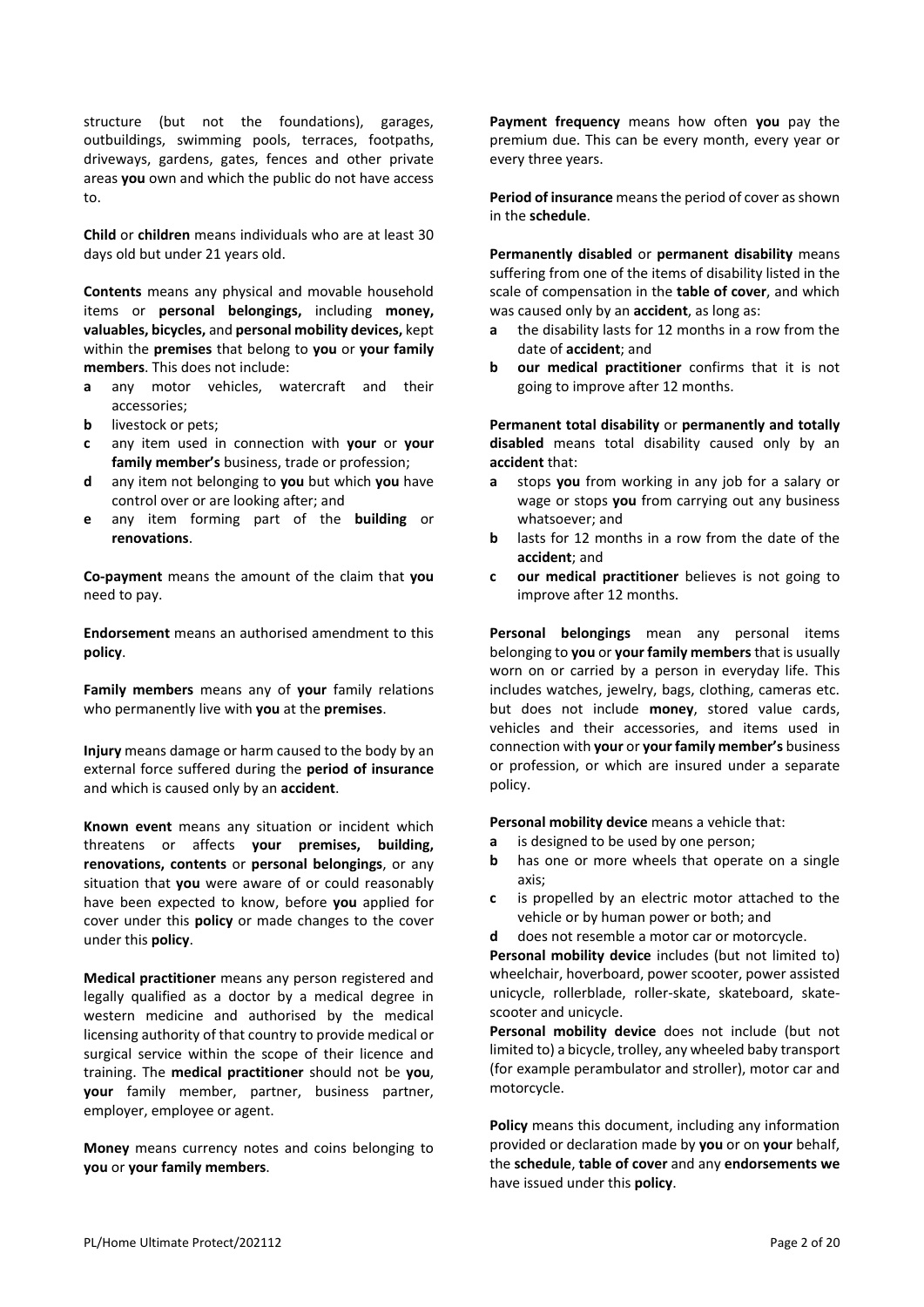**Policyholder** means the person named in the **schedule**  who has made the declaration and paid the premium for this **policy**.

**Policy year** means a period of 12 months, 36 months or any period of cover **we** agree with **you**, as shown in the **schedule** from the **start date** or renewal date of **your policy**.

**Pre-existing medical condition** means any injury or sickness, including any complications which may arise:

- **a** which **you** or **your family member** knew about before the start of this **policy**, whether or not treatment, medication, advice or diagnosis was sought or received; or
- **b** which **you** or **your family member** has received diagnosis, consultation, medical treatment or prescribed drugs for before the start of this **policy**; or
- **c** which **you** or **your family member** has been asked to get medical treatment or medical advice for by a **medical practitioner** before the start of this **policy**.

**Premises** means the residential property which **you**  insure at the address shown in the **schedule**. This does not include shared areas as described in **our** definition of **building**.

**Prohibited person** means a person or entity who is, or who is **related** to a person or entity:

- subject to laws, regulations or sanctions administered by any inter-government, government, regulatory or law enforcement authorities of any country, which will prohibit or restrict **us** from providing insurance or carrying out any transaction under this policy, or
- who is involved in any terrorist or illegal activities or placed on sanctions listing or issued with freezing order.

**Public place** means a common area or place where anyone has a right to be present or to come and go as they please.

#### **Recurring payment arrangement** means:

- **a** the premiums are charged monthly, yearly or every three years to a credit card **you** have chosen to pay the premiums due for this **policy** or when it is renewed, depending on the **payment frequency you** have chosen; or
- **b** the premiums are taken monthly, yearly or every three years from a bank account **you** have chosen to pay the premiums due for this **policy** or when it is renewed, by General Interbank Recurring Order (GIRO).

**Related** includes relationships such as parent, stepparent, child, step-child, adopted child, spouse, sibling, step-sibling, adopted sibling, parent-in-law, child-inlaw, sibling-in-law, cousin, uncle, aunt, grandparents, niece, nephew, grandchild, employee, employer, associate, parent company, subsidiary and shareholder. **Relevant person** includes persons and entities such as the **policyholder**, insured person, trustee, settlor, beneficiary, assignee, nominee, payee, mortgagee, financier of the application/policy, and in relation to an entity, its director, partner, manager, person having executive authority, authorised signatory, shareholder or beneficial owner.

**Renovations** means improvements and additions made within the **premises** by **you** or any previous owner or tenant in the form of fixtures and fittings. For example, this could include flooring, built-in wardrobes and kitchen cabinets. They do not form part of the **building**  cover.

**Schedule** means the document which proves that **you**  have the insurance cover. It lists, among other things, **your** details and details of the **premises**, the **period of insurance**, **policy year**, premium, **payment frequency**, benefits and benefit limits of this **policy**.

**Sickness** means worsening physical health not caused by an **accident**, for which **you** need the treatment of a **medical practitioner**.

**Specific items covered at full value** means:

- **a** the **personal belongings** which are covered either within **your premises** or worldwide; or
- **b** the **contents** which are covered within **your premises;**

up to their respective full replacement values, as shown in the **schedule.**

**Start date** means the date the **policy** year starts.

**Table of cover** means the separate table showing the list of benefits **we** will pay for each benefit while this **policy**  is in force. It will depend on the terms, conditions, limits, exclusions and qualifications of this **policy**.

**Under-insured** or **under-insurance** means the benefit limits or sum insured as shown in the **schedule** are lower than the actual full reinstatement or replacement costs at the time of the loss or damage.

**Unoccupied** means when the **premises** have not been lived in by **you**, or by a person authorised by **you**, for more than 60 days in a row.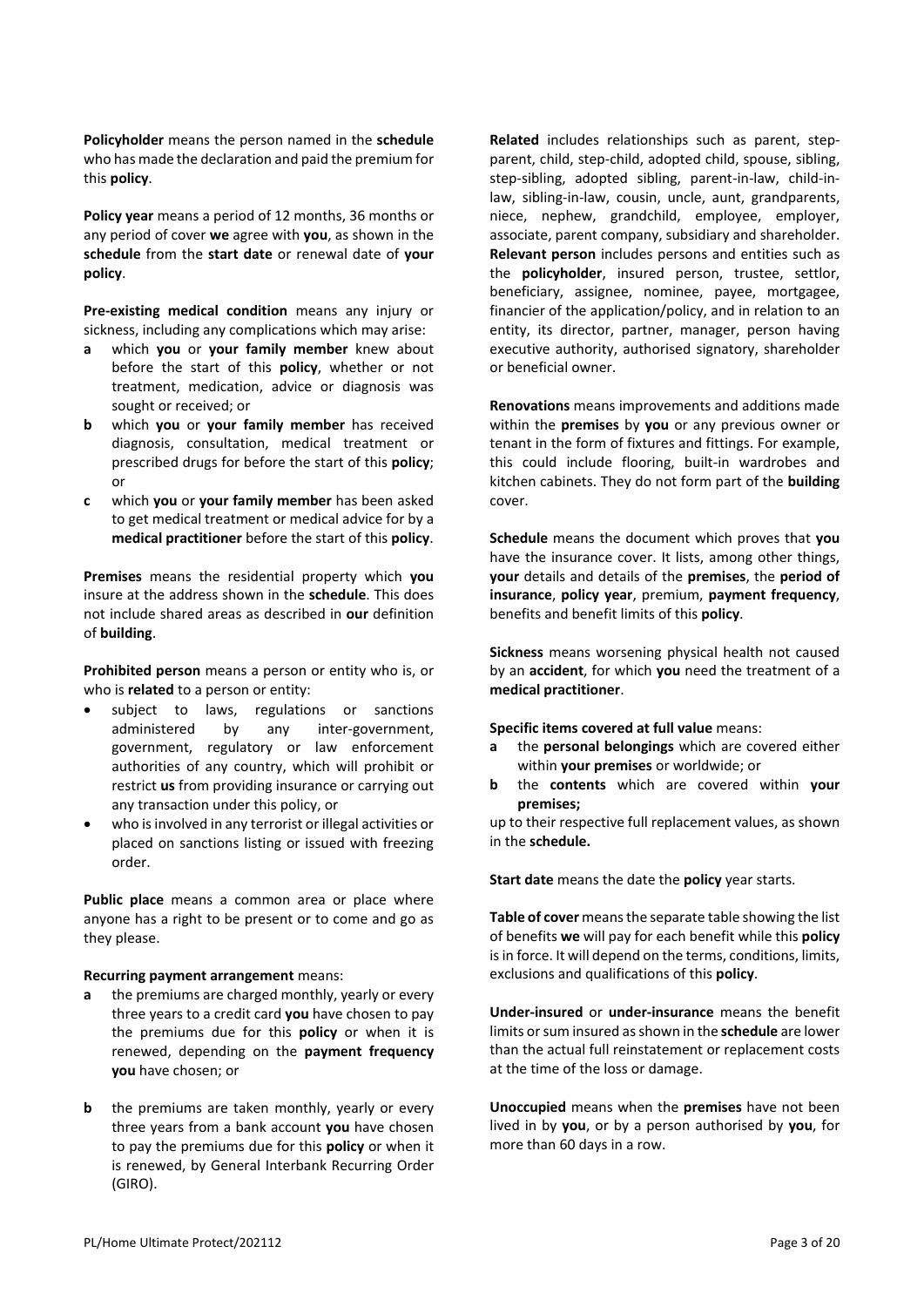**Valuables** means jewellery, watches, antiques, paintings, furs, works of art, curios, items of gold, silver, platinum, precious metals, precious stones and other collectable items including but not limited to stamps, wine or coins.

**We**, **our**, **us**, and **Income** means NTUC Income Insurance Co-operative Limited.

**Windstorm** means heavy rain accompanied by strong wind, thunder and lightning.

**You**, **your** and **yours** means the **policyholder** referred to in the **schedule.**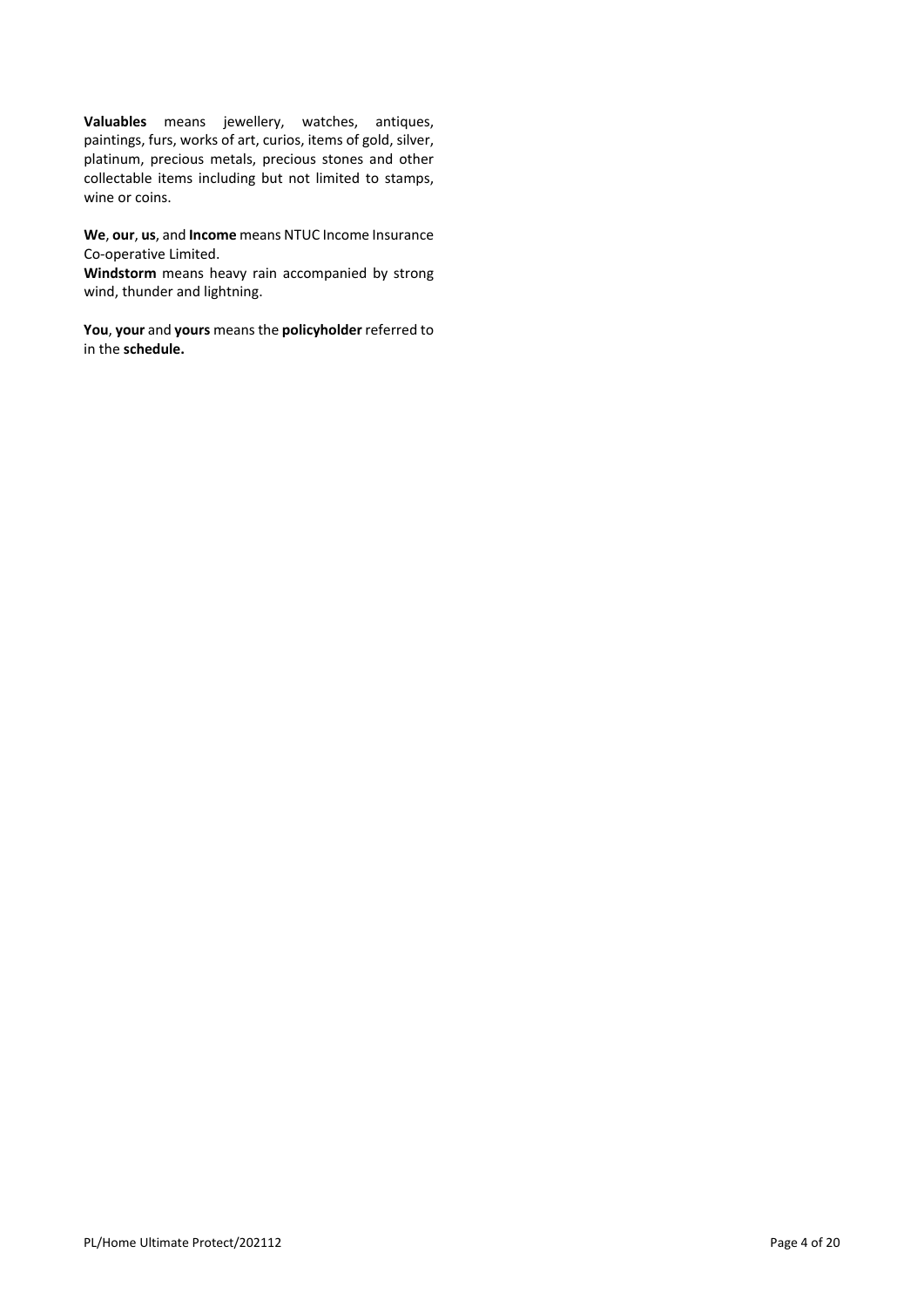# **What the policy covers**

This **policy** will protect **you** financially for events described in the sections below which happen during the **period of insurance**. The cover will depend on the **policy** conditions and **we** will pay up to the overall section limits and sub-limits as set out in the **table of cover**.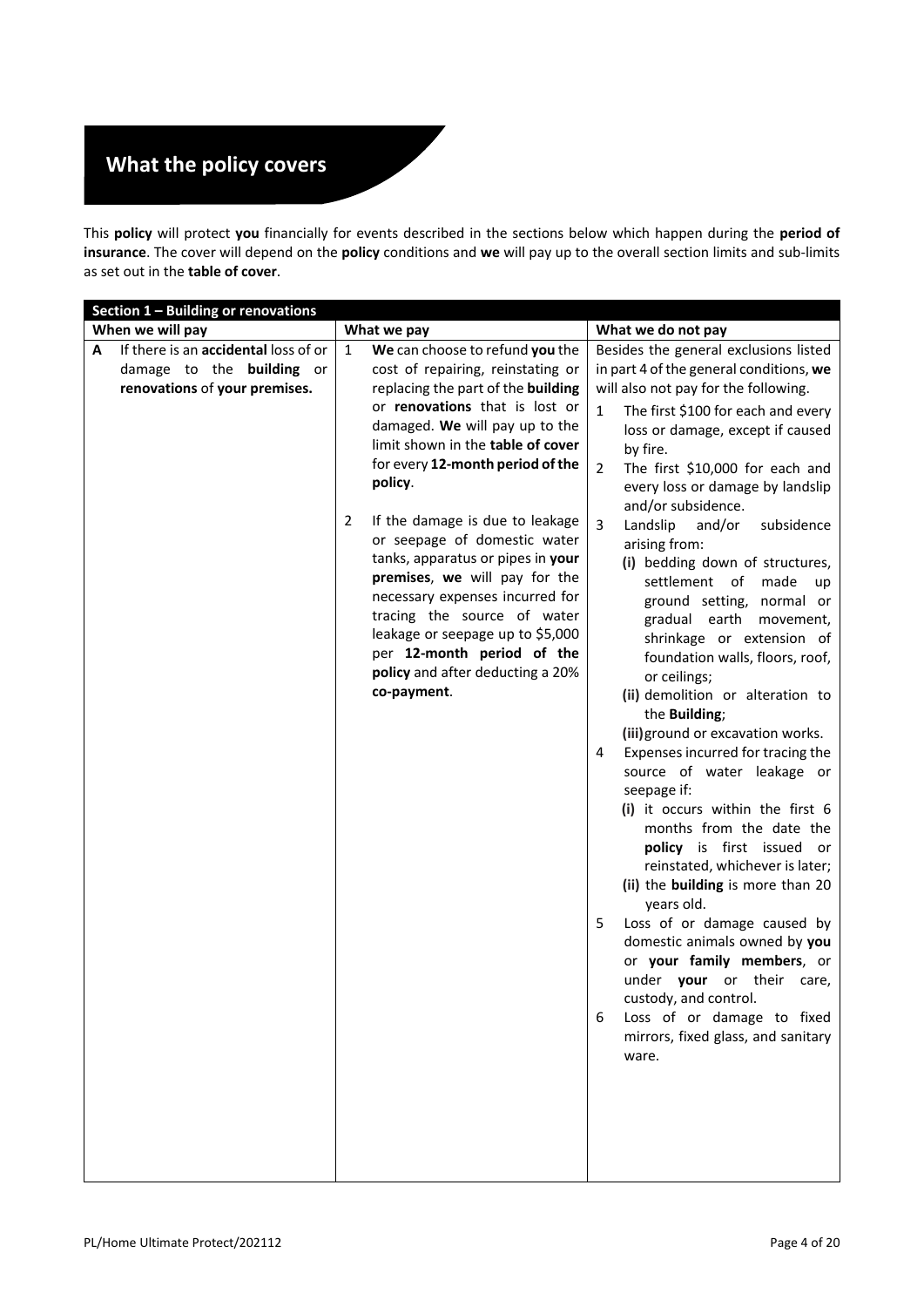| Section 2 - Worldwide Personal Belongings |                                                                    |                                                           |  |  |
|-------------------------------------------|--------------------------------------------------------------------|-----------------------------------------------------------|--|--|
| When we will pay                          | What we pay                                                        | What we do not pay                                        |  |  |
| If there is an accidental loss of or<br>Α | We can choose to refund you the<br>1                               | Besides the general exclusions listed                     |  |  |
| damage<br>to<br>your<br>personal          | cost of repairing or replacing the                                 | in part 4 of the general conditions, we                   |  |  |
| belongings.                               | lost or damaged property. We                                       | will also not pay for the following.                      |  |  |
|                                           | will pay up to the limit shown in                                  | $\mathbf{1}$<br>The first \$100 for each and every        |  |  |
|                                           | the table of cover for every 12-                                   | loss or damage, except if caused                          |  |  |
|                                           | month period of the policy.                                        | by fire.                                                  |  |  |
|                                           |                                                                    | Loss of or damage caused by:<br>2                         |  |  |
|                                           | You can only claim under either<br>2                               | (i) mechanical<br>electrical<br>or                        |  |  |
|                                           | section 2, 3 or 4 for the same loss<br>but not under more than one | breakdown;                                                |  |  |
|                                           | section.                                                           | (ii) breakage<br>of<br>sports                             |  |  |
|                                           |                                                                    | equipment,<br>musical                                     |  |  |
|                                           |                                                                    | their<br>instruments<br>or                                |  |  |
|                                           |                                                                    | accessories while<br>in<br>use,                           |  |  |
|                                           |                                                                    | damage to strings in any<br>musical<br>instrument,        |  |  |
|                                           |                                                                    | or<br>damage to bulbs and tubes                           |  |  |
|                                           |                                                                    | where the apparatus is not                                |  |  |
|                                           |                                                                    | damaged at the same time;                                 |  |  |
|                                           |                                                                    | (iii) Dentures, contact<br>lenses,                        |  |  |
|                                           |                                                                    | retainers, braces, aligners,                              |  |  |
|                                           |                                                                    | mouth guards and hearing                                  |  |  |
|                                           |                                                                    | aids;                                                     |  |  |
|                                           |                                                                    | (iv) domestic animals owned by                            |  |  |
|                                           |                                                                    | you or your family members,                               |  |  |
|                                           |                                                                    | or under your or their care,                              |  |  |
|                                           |                                                                    | custody, and control;                                     |  |  |
|                                           |                                                                    | (v) property left unattended in a                         |  |  |
|                                           |                                                                    | public<br>place,<br>or<br>in                              |  |  |
|                                           |                                                                    | unoccupied vehicles unless all                            |  |  |
|                                           |                                                                    | doors,<br>roof,<br>boot,<br>and                           |  |  |
|                                           |                                                                    | windows are locked, or in<br>transit unless hand carried; |  |  |
|                                           |                                                                    | (vi) theft of valuables not kept in                       |  |  |
|                                           |                                                                    | a locked safe or drawer when                              |  |  |
|                                           |                                                                    | not worn or used while                                    |  |  |
|                                           |                                                                    | travelling;                                               |  |  |
|                                           |                                                                    | (vii) spillage of liquids;                                |  |  |
| Section 3 - Home contents                 |                                                                    |                                                           |  |  |
| When we will pay                          | What we pay                                                        | What we do not pay                                        |  |  |
| If there is an accidental loss of or<br>A | We can choose to refund you the<br>1                               | Besides the general exclusions listed                     |  |  |
| damage to your contents in your           | cost of repairing or replacing the                                 | in part 4 of the general conditions, we                   |  |  |
| premises.                                 | lost or damaged contents. We                                       | will also not pay for the following.                      |  |  |
|                                           | will pay up to the limit shown in                                  | $\mathbf{1}$<br>The first \$100 for each and every        |  |  |
|                                           | the table of cover for every 12-                                   | loss or damage, except if caused                          |  |  |
|                                           | month period of the policy.                                        | by fire.                                                  |  |  |
|                                           | You can only claim under either<br>2                               | Loss of or damage caused by:<br>2                         |  |  |
|                                           | section 2, 3 or 4 for the same loss                                | (i) mechanical<br>electrical<br>or                        |  |  |
|                                           | but not under more than one                                        | breakdown;                                                |  |  |
|                                           | section.                                                           | (ii) breakage<br>of<br>sports<br>musical                  |  |  |
|                                           |                                                                    | equipment<br>or<br>instruments while in use, or           |  |  |
|                                           |                                                                    | strings<br>musical<br>in<br>any                           |  |  |
|                                           |                                                                    | instrument, or bulbs and                                  |  |  |
|                                           |                                                                    |                                                           |  |  |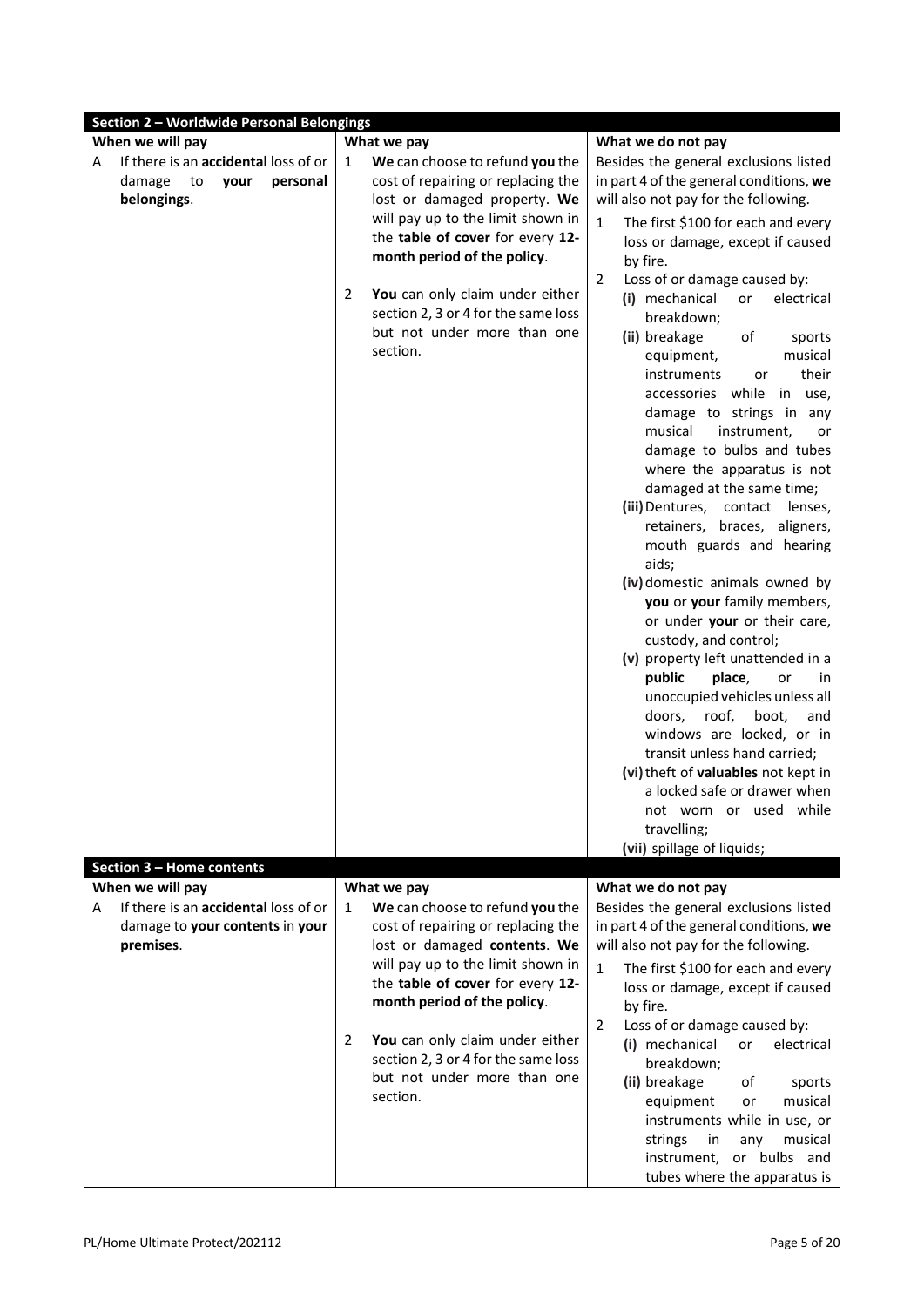|                                                                                                               |                                                                                                                                                                                                                 | not damaged at the same<br>time;                                                                                                                                                                                                                                                                                                                                                                                                                                                                                                                                                                                                                                                                                                                                    |
|---------------------------------------------------------------------------------------------------------------|-----------------------------------------------------------------------------------------------------------------------------------------------------------------------------------------------------------------|---------------------------------------------------------------------------------------------------------------------------------------------------------------------------------------------------------------------------------------------------------------------------------------------------------------------------------------------------------------------------------------------------------------------------------------------------------------------------------------------------------------------------------------------------------------------------------------------------------------------------------------------------------------------------------------------------------------------------------------------------------------------|
|                                                                                                               |                                                                                                                                                                                                                 | (iii)domestic animals owned by<br>you or your family members,                                                                                                                                                                                                                                                                                                                                                                                                                                                                                                                                                                                                                                                                                                       |
|                                                                                                               |                                                                                                                                                                                                                 | or under your or their care,<br>custody, and control;                                                                                                                                                                                                                                                                                                                                                                                                                                                                                                                                                                                                                                                                                                               |
|                                                                                                               |                                                                                                                                                                                                                 | (iv) spillage of liquids.                                                                                                                                                                                                                                                                                                                                                                                                                                                                                                                                                                                                                                                                                                                                           |
| Section 4 - Specific items covered at full value<br>When we will pay                                          | What we pay                                                                                                                                                                                                     | What we do not pay                                                                                                                                                                                                                                                                                                                                                                                                                                                                                                                                                                                                                                                                                                                                                  |
| If there is an accidental loss of or<br>A<br>damage to the specific items<br>covered at full value.           | We can choose to refund you the<br>1<br>cost of repairing or replacing the<br>lost or damaged items. We will<br>pay up to the limit shown in the<br>table of cover for every 12-<br>month period of the policy. | Besides the general exclusions listed<br>in part 4 of the general conditions, we<br>will also not pay for the following.<br>The first \$100 for each and every<br>$\mathbf{1}$<br>loss or damage, except if caused<br>by fire.                                                                                                                                                                                                                                                                                                                                                                                                                                                                                                                                      |
|                                                                                                               | 2<br>You can only claim under either<br>section 2, 3 or 4 for the same loss<br>but not under more than one<br>section.                                                                                          | Loss of or damage caused by:<br>2<br>mechanical or electrical<br>(i)<br>breakdown;<br>(ii) breakage<br>of<br>sports<br>equipment<br>musical<br>or<br>instruments while in use or<br>strings in<br>any<br>musical<br>instrument, or bulbs and<br>tubes where the apparatus<br>is not damaged at the same<br>time;<br>(iii) domestic animals owned by<br>family<br>your<br>you<br>or<br>members, or under your or<br>their care, custody, and<br>control;<br>(iv) property left unattended in<br>public place, or<br>in.<br>a<br>unoccupied vehicles unless<br>all doors, roof, boot, and<br>windows are locked, or in<br>transit unless hand carried;<br>(v) theft of valuables not kept<br>in a locked safe or drawer<br>when not worn or used<br>while travelling; |
| Section 5 - Family worldwide liability                                                                        |                                                                                                                                                                                                                 | (vi) spillage of liquids.                                                                                                                                                                                                                                                                                                                                                                                                                                                                                                                                                                                                                                                                                                                                           |
| When we will pay                                                                                              | What we pay                                                                                                                                                                                                     | What we do not pay                                                                                                                                                                                                                                                                                                                                                                                                                                                                                                                                                                                                                                                                                                                                                  |
| If you or your family members<br>A                                                                            | $\mathbf{1}$<br>We will pay:                                                                                                                                                                                    | Besides the general exclusions listed                                                                                                                                                                                                                                                                                                                                                                                                                                                                                                                                                                                                                                                                                                                               |
| legally<br>responsible<br>for<br>are<br>accidentally:                                                         | the legal costs and expenses                                                                                                                                                                                    | in part 4 of the general conditions, we<br>will also not pay for the following.                                                                                                                                                                                                                                                                                                                                                                                                                                                                                                                                                                                                                                                                                     |
| injuring someone;<br>1<br>or<br>2<br>causing loss to or damaging<br>someone else's property.                  | for<br>representing<br>or<br>defending you or<br>your<br>family member; and<br>the amount awarded against<br>you or your family member<br>only<br>by<br>the<br>court<br>in                                      | Any claim due to your or your<br>1<br>family member's deliberate,<br>malicious, unlawful or criminal<br>act or failure to act.<br>Any claim for loss of or damage<br>2                                                                                                                                                                                                                                                                                                                                                                                                                                                                                                                                                                                              |
| or your family members<br>You<br>respectively must be a resident of or<br>working in Singapore. Otherwise, we | Singapore.<br>We will pay up to the limit shown in                                                                                                                                                              | to property that you or your<br>family members own or control.<br>Any claim resulting from legal<br>3                                                                                                                                                                                                                                                                                                                                                                                                                                                                                                                                                                                                                                                               |
| will only pay when the above legal                                                                            | the table of cover for any one                                                                                                                                                                                  | services we have not approved                                                                                                                                                                                                                                                                                                                                                                                                                                                                                                                                                                                                                                                                                                                                       |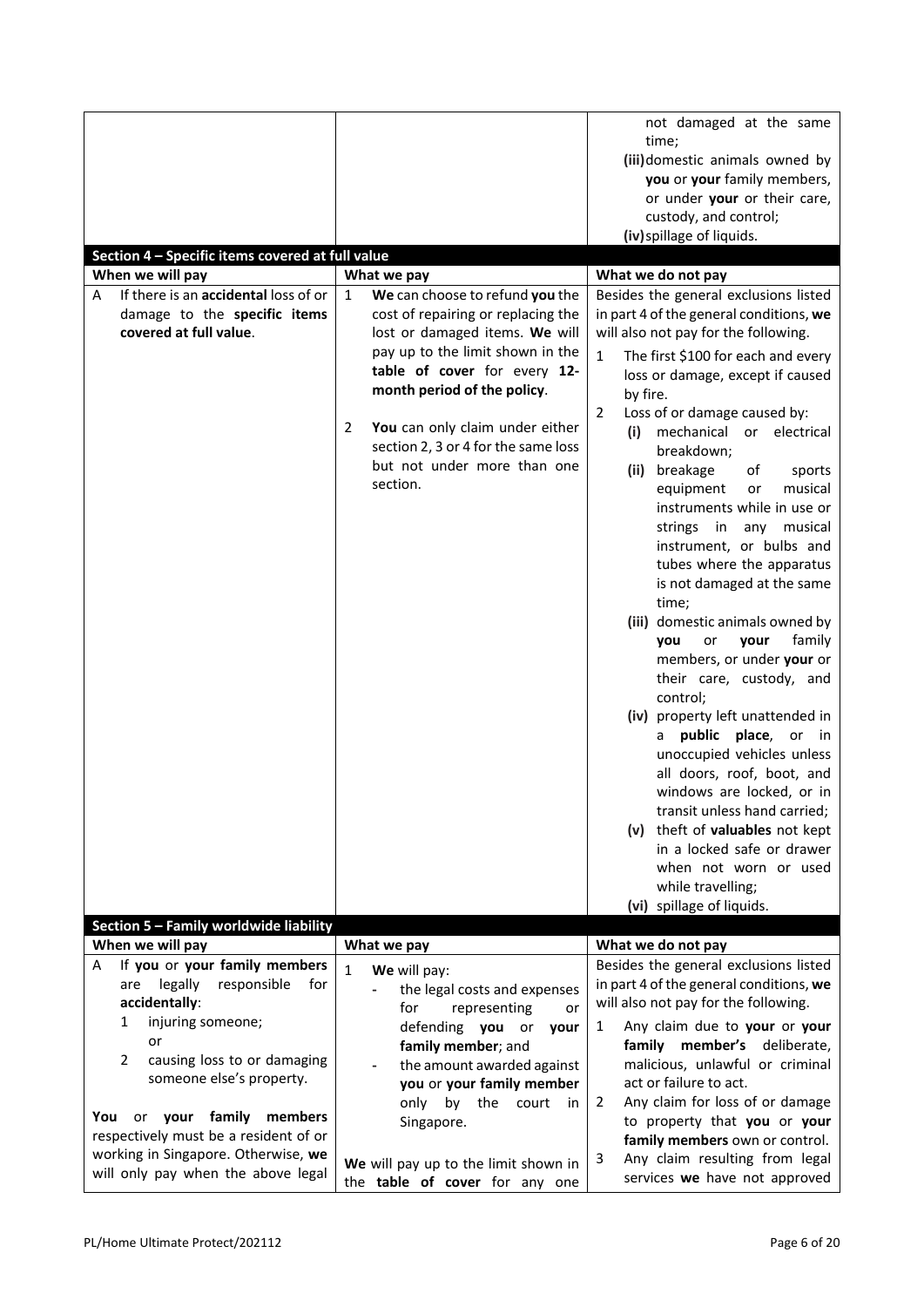| from<br>responsibility results<br>your | incident. |   | beforehand in writing.                       |
|----------------------------------------|-----------|---|----------------------------------------------|
| of<br>the<br>ownership<br>or tenancy   |           | 4 | Any legal responsibility directly            |
| premises.                              |           |   | or indirectly caused by or arising           |
|                                        |           |   | from an injury or loss of or                 |
|                                        |           |   | damage to property that you,                 |
|                                        |           |   | your family members, relatives               |
|                                        |           |   | or your employee own, look                   |
|                                        |           |   | after or control.                            |
|                                        |           | 5 | Any injury, loss or damage to                |
|                                        |           |   | your family members, relatives               |
|                                        |           |   | or employees.                                |
|                                        |           | 6 | Any legal responsibility directly            |
|                                        |           |   | or indirectly caused by or arising           |
|                                        |           |   | from owning or using weapons,                |
|                                        |           |   | animals (except for dogs),                   |
|                                        |           |   | vehicles, aircraft or watercraft.            |
|                                        |           | 7 | Any legal responsibility directly            |
|                                        |           |   | or indirectly caused by or arising           |
|                                        |           |   | from owning a dog which is of a              |
|                                        |           |   | breed falling within the Second              |
|                                        |           |   | Schedule of the Animals and                  |
|                                        |           |   | Birds (Dog Licensing and Control)            |
|                                        |           |   | Rules, or of unlicensed dogs.                |
|                                        |           | 8 | Any legal responsibility directly            |
|                                        |           |   | or indirectly caused by or arising           |
|                                        |           |   | from or is connected to your or              |
|                                        |           |   | your family members' trade,                  |
|                                        |           |   | business or profession.                      |
|                                        |           | 9 | Any legal responsibility that you            |
|                                        |           |   | or your family members have                  |
|                                        |           |   | under a contract.                            |
|                                        |           |   | 10 Any court judgment which is not           |
|                                        |           |   | delivered by a court within                  |
|                                        |           |   | Singapore.<br>11 Any court judgment which is |
|                                        |           |   | being appealed by you or your                |
|                                        |           |   | family members or on your or                 |
|                                        |           |   | your family members' behalf.                 |
|                                        |           |   | 12 Any legal responsibility directly         |
|                                        |           |   | or indirectly caused by or arising           |
|                                        |           |   | from you or your<br>family                   |
|                                        |           |   | members<br>passing<br>on<br>a                |
|                                        |           |   | communicable disease to others.              |
|                                        |           |   | 13 Any legal responsibility directly         |
|                                        |           |   | or indirectly caused by or arising           |
|                                        |           |   | from the abuse of controlled                 |
|                                        |           |   | drugs.                                       |
|                                        |           |   | 14 Any legal responsibility directly         |
|                                        |           |   | or indirectly caused by or arising           |
|                                        |           |   | from you or your family                      |
|                                        |           |   | members being<br>under the                   |
|                                        |           |   | influence of drugs or alcohol.               |
|                                        |           |   | 15 Any legal responsibility directly         |
|                                        |           |   | or indirectly caused by or arising           |
|                                        |           |   | from riding or racing in races or            |
|                                        |           |   | rallies.                                     |
|                                        |           |   | 16 Any legal responsibility that is          |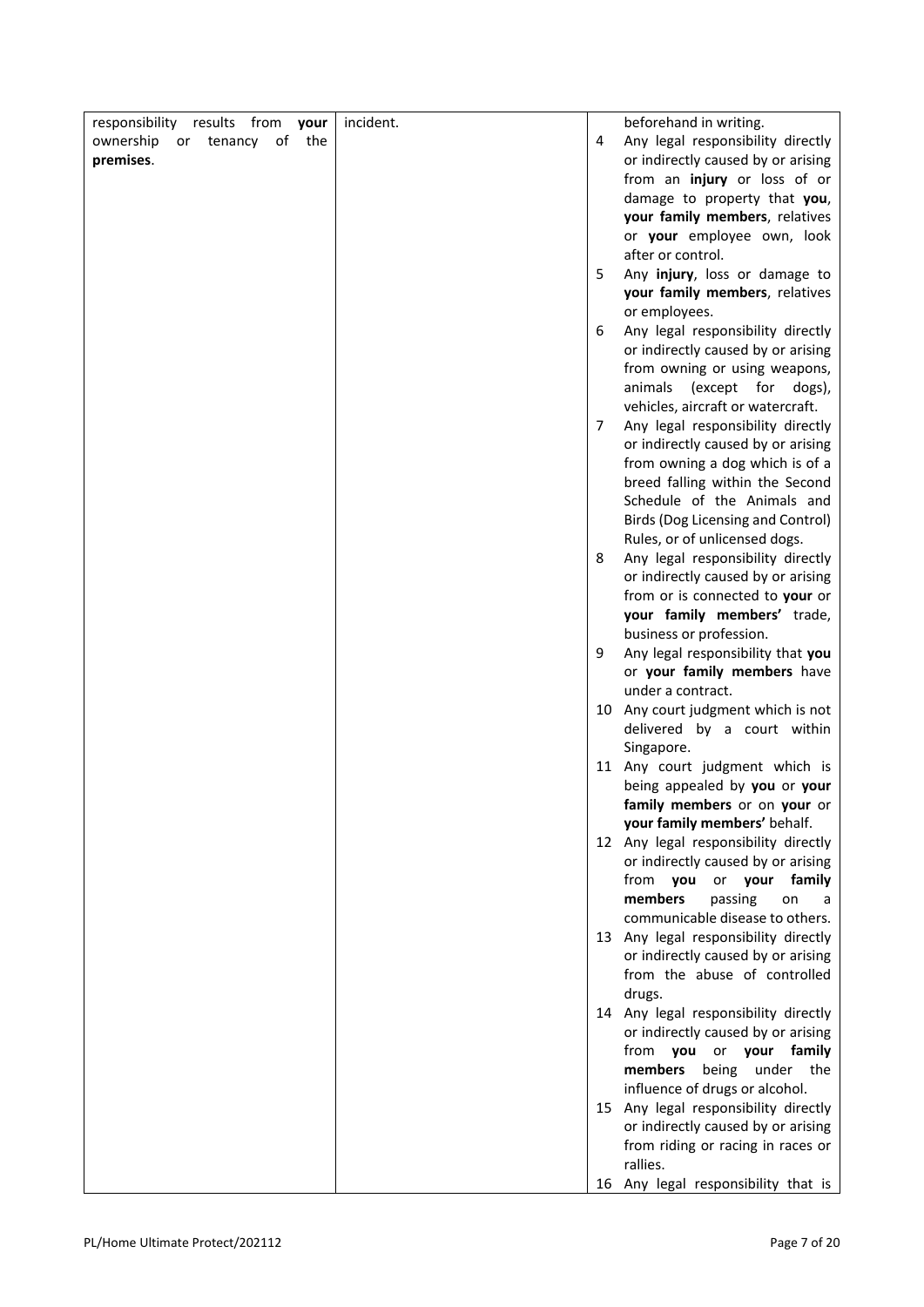| Section 6 - Professional fees                                                                                                                                                                                        |                                                                                                                                                                                                                                                                      | directly or indirectly caused by or<br>arising from polluting or harming<br>the environment.<br>claim<br>17 Any<br>for<br>punitive,<br>exemplary<br>aggravated<br>or<br>damages (damages aimed at<br>punishing or making an example<br>of you or your family members).<br>18 Any legal responsibility directly<br>or indirectly caused by or arising<br>alterations,<br>from<br>additions,<br>improvements or repairs to the<br>premises.<br>19 Any legal responsibility from<br>owning any other premises. |
|----------------------------------------------------------------------------------------------------------------------------------------------------------------------------------------------------------------------|----------------------------------------------------------------------------------------------------------------------------------------------------------------------------------------------------------------------------------------------------------------------|-------------------------------------------------------------------------------------------------------------------------------------------------------------------------------------------------------------------------------------------------------------------------------------------------------------------------------------------------------------------------------------------------------------------------------------------------------------------------------------------------------------|
| When we will pay                                                                                                                                                                                                     | What we pay                                                                                                                                                                                                                                                          | What we do not pay                                                                                                                                                                                                                                                                                                                                                                                                                                                                                          |
| If there is an accidental loss of or<br>A                                                                                                                                                                            | We will pay for professional fees<br>1                                                                                                                                                                                                                               | Besides the general exclusions listed                                                                                                                                                                                                                                                                                                                                                                                                                                                                       |
| damage to the building of your<br>premises.<br>You must meet the following<br>conditions.<br>We must also agree to pay a<br>1<br>valid claim under section 1<br>for the same event.<br>Section 7 - Removal of debris | of<br>architects,<br>engineers or surveyors which are<br>needed to assess or advise on<br>the repair or reinstatement of<br>the building of your premises.<br>We will pay up to the limit shown<br>in the table of cover for every 12-<br>month period of the policy | in part 4 of the general conditions, we<br>consultants,<br>will also not pay for the following.<br>Any fees to prepare documents<br>1<br>for the purpose of sending us a<br>claim.                                                                                                                                                                                                                                                                                                                          |
| When we will pay                                                                                                                                                                                                     | What we pay                                                                                                                                                                                                                                                          | What we do not pay                                                                                                                                                                                                                                                                                                                                                                                                                                                                                          |
| If there is an accidental loss of or<br>А                                                                                                                                                                            | We will<br>pay you for the<br>$\mathbf{1}$                                                                                                                                                                                                                           | Please read our general exclusions<br>listed in part 4 of the general                                                                                                                                                                                                                                                                                                                                                                                                                                       |
| the<br>damage<br>to<br>renovations or contents.<br>You must meet the following<br>conditions.<br>We must also agree to pay a<br>1<br>valid claim under section 1, 3<br>or 4 for the same event.                      | building,<br>reasonable cost to remove, tear<br>down, shore up or prop up the<br>of<br>that<br>part<br>renovations and contents that is<br>damaged. We will pay up to the<br>limit shown in the table of cover<br>for every 12-month period of the<br>policy.        | conditions.<br>building,                                                                                                                                                                                                                                                                                                                                                                                                                                                                                    |
|                                                                                                                                                                                                                      | Section 8 - Replacement of used fire extinguishing equipment                                                                                                                                                                                                         |                                                                                                                                                                                                                                                                                                                                                                                                                                                                                                             |
| When we will pay                                                                                                                                                                                                     | What we pay                                                                                                                                                                                                                                                          | What we do not pay                                                                                                                                                                                                                                                                                                                                                                                                                                                                                          |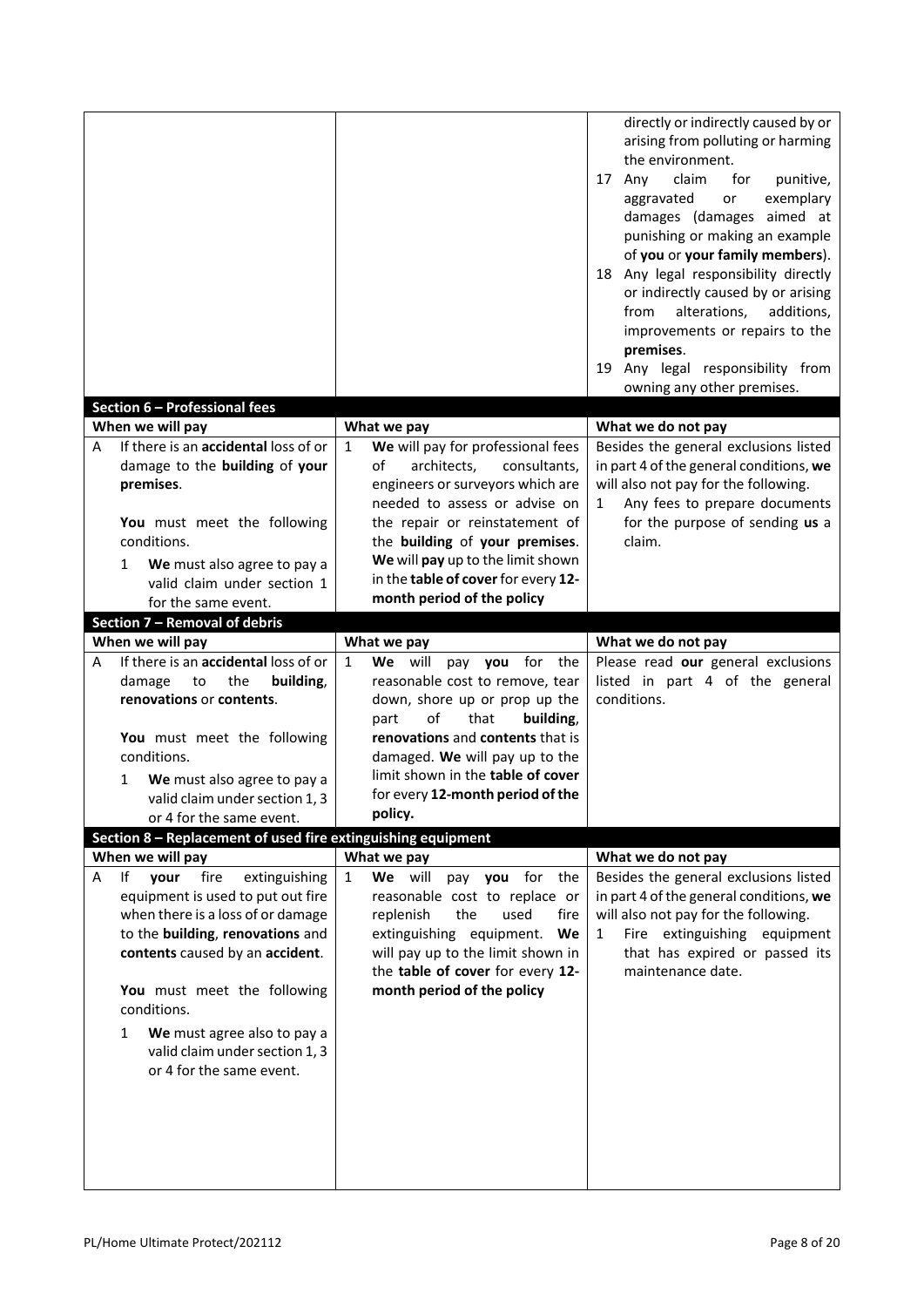|   | Section 9 - Conservancy charges                                                                                                                                                                                                                                                                                                                                                                                                                                                      |                                                                                                                                                                                                                                                                                                                                                                                                      |                                                                                                                                                                                                                                                              |
|---|--------------------------------------------------------------------------------------------------------------------------------------------------------------------------------------------------------------------------------------------------------------------------------------------------------------------------------------------------------------------------------------------------------------------------------------------------------------------------------------|------------------------------------------------------------------------------------------------------------------------------------------------------------------------------------------------------------------------------------------------------------------------------------------------------------------------------------------------------------------------------------------------------|--------------------------------------------------------------------------------------------------------------------------------------------------------------------------------------------------------------------------------------------------------------|
|   | When we will pay                                                                                                                                                                                                                                                                                                                                                                                                                                                                     | What we pay                                                                                                                                                                                                                                                                                                                                                                                          | What we do not pay                                                                                                                                                                                                                                           |
| A | premises<br>١f<br>your<br>become<br>unsuitable for living as a result of<br>accidental loss or damage.<br>You must meet the following<br>conditions.<br>We must also agree to pay a<br>1<br>valid claim under section 10<br>for the same event.                                                                                                                                                                                                                                      | We will pay for the premises'<br>1<br>conservancy or maintenance<br>charges<br>which<br>you<br>are<br>responsible for paying to the<br>town council or management<br>corporation strata title (MCST)<br>during the period of repair or<br>reinstatement; up to three<br>months or up to the limit shown<br>in the table of cover for any one<br>incident, whichever is lower.                        | Please read our general exclusions<br>listed in part 4 of the general<br>conditions.                                                                                                                                                                         |
|   | Section 10 - Cost of temporary accommodation                                                                                                                                                                                                                                                                                                                                                                                                                                         |                                                                                                                                                                                                                                                                                                                                                                                                      |                                                                                                                                                                                                                                                              |
|   | When we will pay                                                                                                                                                                                                                                                                                                                                                                                                                                                                     | What we pay                                                                                                                                                                                                                                                                                                                                                                                          | What we do not pay                                                                                                                                                                                                                                           |
| A | lf<br>your<br>premises<br>become<br>unsuitable for living as a result of<br>accidental loss or damage to<br>your building or renovations.<br>You must meet the following<br>condition.<br>We must also agree to pay a<br>1<br>valid claim under section 1<br>for the same event.                                                                                                                                                                                                     | $\mathbf{1}$<br>We will<br>pay you for the<br>reasonable cost of temporary<br>accommodation, up to the limits<br>shown in the table of cover for<br>any one incident, while your<br>premises are undergoing repair<br>or reinstatement.                                                                                                                                                              | Besides the general exclusions listed<br>in part 4 of the general conditions, we<br>will also not pay for the following.<br>Expenses or charges for food and<br>1<br>beverages, phone calls, laundry<br>and entertainment or pay-per-<br>view TV programmes. |
|   |                                                                                                                                                                                                                                                                                                                                                                                                                                                                                      | Section 11 - Loss of rent while the premises are uninhabitable due to an accident                                                                                                                                                                                                                                                                                                                    |                                                                                                                                                                                                                                                              |
|   | When we will pay                                                                                                                                                                                                                                                                                                                                                                                                                                                                     | What we pay                                                                                                                                                                                                                                                                                                                                                                                          | What we do not pay                                                                                                                                                                                                                                           |
| A | If your tenant has to move out<br>temporarily while your premises<br>are undergoing major repair or<br>reinstatement after becoming<br>unsuitable for living as a result of<br>an accidental loss or damage to<br>your building or renovations.<br>You must meet the following<br>condition.<br>We must also agree to pay a<br>1<br>valid claim under section 1<br>for the same event.<br>You must have an existing<br>2<br>rental agreement with the<br>tenant before the accident. | We will pay you up to 3 months<br>$\mathbf{1}$<br>of rental income that you would<br>have received from your tenant<br>for your premises during the<br>period<br>of<br>repair<br>or<br>reinstatement.<br>$\overline{2}$<br>For any one incident, we will pay<br>up to the completion date of the<br>repair or reinstatement, or the<br>limits shown in the table of<br>cover, whichever comes first. | Please read our general exclusions<br>listed in part 4 of the general<br>conditions.                                                                                                                                                                         |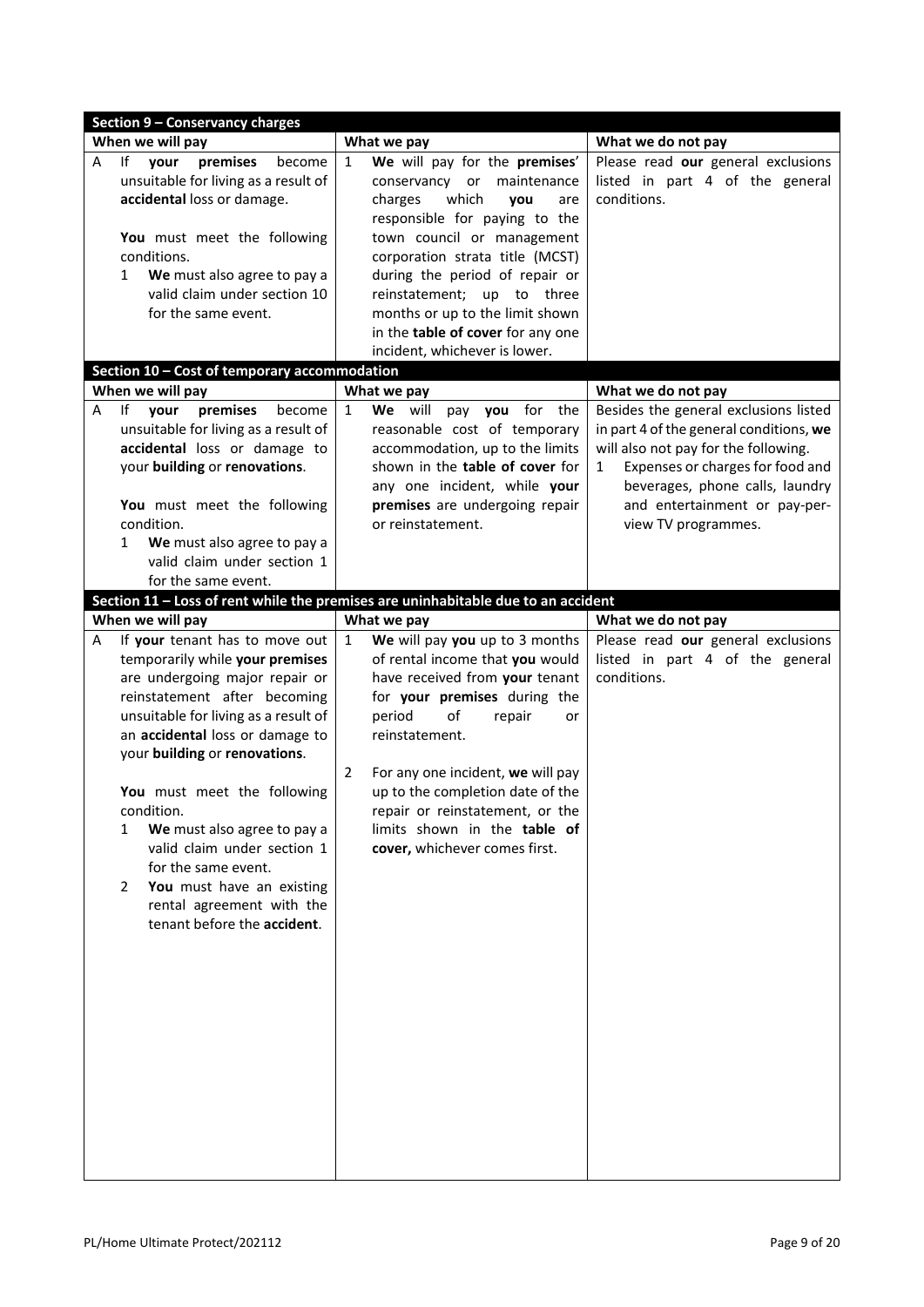|                                                                                                                                                                                                                                                                                                                                                                                                                                                                           | Section 12 - Accidental breakage of fixed mirrors, fixed glass, and sanitary ware |              |                                                                                                                                                                                      |                                                                                                                                                                                                                                                                                                         |                                                                                                                                                                                                                                                                                                                                                                                                                                                                                                                                                                                                                                                                                                                                                                                                                         |
|---------------------------------------------------------------------------------------------------------------------------------------------------------------------------------------------------------------------------------------------------------------------------------------------------------------------------------------------------------------------------------------------------------------------------------------------------------------------------|-----------------------------------------------------------------------------------|--------------|--------------------------------------------------------------------------------------------------------------------------------------------------------------------------------------|---------------------------------------------------------------------------------------------------------------------------------------------------------------------------------------------------------------------------------------------------------------------------------------------------------|-------------------------------------------------------------------------------------------------------------------------------------------------------------------------------------------------------------------------------------------------------------------------------------------------------------------------------------------------------------------------------------------------------------------------------------------------------------------------------------------------------------------------------------------------------------------------------------------------------------------------------------------------------------------------------------------------------------------------------------------------------------------------------------------------------------------------|
| When we will pay                                                                                                                                                                                                                                                                                                                                                                                                                                                          |                                                                                   |              | What we pay                                                                                                                                                                          | What we do not pay                                                                                                                                                                                                                                                                                      |                                                                                                                                                                                                                                                                                                                                                                                                                                                                                                                                                                                                                                                                                                                                                                                                                         |
| If there is accidental loss of or<br>A<br>damage to the fixed mirrors,<br>fixed glass, or sanitary ware<br>which form part of the building<br>or renovations.                                                                                                                                                                                                                                                                                                             |                                                                                   | $\mathbf{1}$ | We will pay you to repair or<br>replace the lost or damaged fixed<br>mirror, fixed glass, or sanitary<br>ware, up to a limit shown in the<br>table of cover for any one<br>incident. | will also not pay for the following.<br>1<br>$\overline{2}$<br>3<br>under your or their<br>custody, and control.                                                                                                                                                                                        | Besides the general exclusions listed<br>in part 4 of the general conditions, we<br>The first \$100 for every loss or<br>damage, except if caused by fire.<br>Any movable items such as<br>handheld mirrors, television and<br>computer screens, glass in wall-<br>hung picture frames and mirrors.<br>Loss of or damage caused by<br>domestic animals owned by you<br>or your family members, or<br>care,                                                                                                                                                                                                                                                                                                                                                                                                              |
| Section 13 - Temporary removal of contents                                                                                                                                                                                                                                                                                                                                                                                                                                |                                                                                   |              |                                                                                                                                                                                      |                                                                                                                                                                                                                                                                                                         |                                                                                                                                                                                                                                                                                                                                                                                                                                                                                                                                                                                                                                                                                                                                                                                                                         |
| When we will pay                                                                                                                                                                                                                                                                                                                                                                                                                                                          |                                                                                   |              | What we pay                                                                                                                                                                          | What we do not pay                                                                                                                                                                                                                                                                                      |                                                                                                                                                                                                                                                                                                                                                                                                                                                                                                                                                                                                                                                                                                                                                                                                                         |
| If there is an accidental loss of or<br>A<br>damage to your contents while<br>they are temporarily stored in<br>any residential building (other<br>than your premises) or hotel in<br>Singapore, when your premises<br>is undergoing major repair or<br>reinstatement after becoming<br>unsuitable for living as a result of<br>an accidental loss or damage to<br>your building or renovations.<br>You must meet the following<br>condition.<br>1<br>for the same event. | We must also agree to pay a<br>valid claim under section 1                        | $\mathbf{1}$ | We will refund you the cost of<br>repairing or replacing the lost or<br>damaged contents, up to a limit<br>shown in the table of cover for<br>any one incident.                      | will also not pay for the following.<br>$\mathbf{1}$<br>by fire.<br>$\mathbf{2}^{\prime}$<br>3<br>other insurance.<br>4<br>were stored.<br>5<br>valuables.<br>6<br>(i) mechanical<br>breakdown;<br>(ii) breakage<br>equipment<br>strings<br>time;<br>custody, and control;<br>(iv) spillage of liquids. | Besides the general exclusions listed<br>in part 4 of the general conditions, we<br>The first \$100 for each and every<br>loss or damage, except if caused<br>Loss of or damage to contents<br>removed for sale, exhibition or<br>safekeeping at a storage unit.<br>Loss of or damage covered by<br>Theft if force and violence were<br>not used to get into or out of the<br>residential building or hotel in<br>Singapore where your contents<br>Loss of or damage to money and<br>Loss of or damage caused by:<br>electrical<br>or<br>of<br>sports<br>musical<br>or<br>instruments while in use, or<br>musical<br>in<br>any<br>instrument, or bulbs and<br>tubes where the apparatus is<br>not damaged at the same<br>(iii) domestic animals owned by<br>you or your family members,<br>or under your or their care, |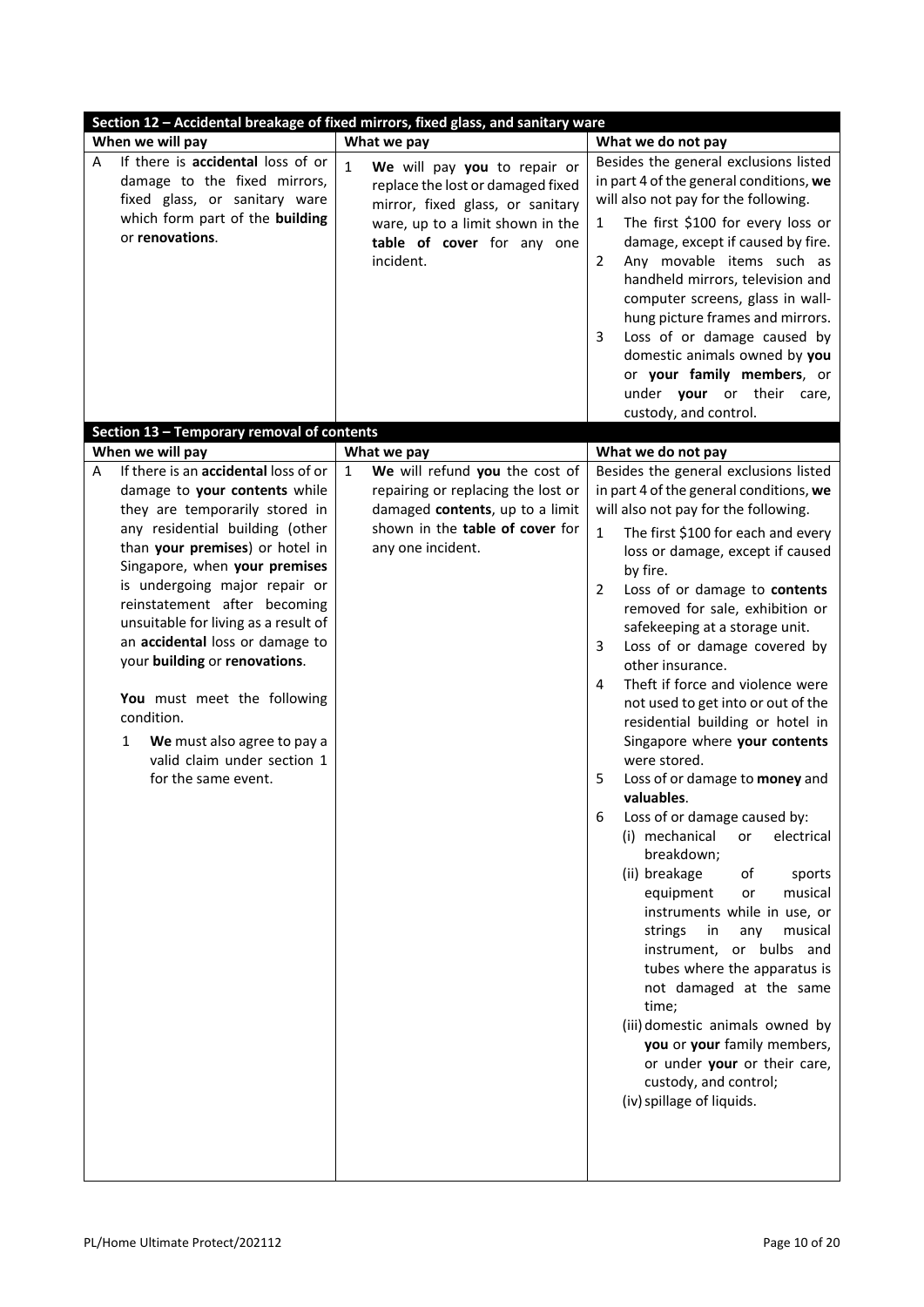|   | Section 14 - Household removal                                                                                                                                                                                                                                                                                                                                                                  |                                                                                                                                                                                                                                                                                                                                                                                                                                                                                                                   |                                                                                                                                                                                                                                                                                                                                                                                              |
|---|-------------------------------------------------------------------------------------------------------------------------------------------------------------------------------------------------------------------------------------------------------------------------------------------------------------------------------------------------------------------------------------------------|-------------------------------------------------------------------------------------------------------------------------------------------------------------------------------------------------------------------------------------------------------------------------------------------------------------------------------------------------------------------------------------------------------------------------------------------------------------------------------------------------------------------|----------------------------------------------------------------------------------------------------------------------------------------------------------------------------------------------------------------------------------------------------------------------------------------------------------------------------------------------------------------------------------------------|
|   | When we will pay                                                                                                                                                                                                                                                                                                                                                                                | What we pay                                                                                                                                                                                                                                                                                                                                                                                                                                                                                                       | What we do not pay                                                                                                                                                                                                                                                                                                                                                                           |
| А | If there is an accidental loss of or                                                                                                                                                                                                                                                                                                                                                            | We will refund you the cost of<br>$\mathbf{1}$                                                                                                                                                                                                                                                                                                                                                                                                                                                                    | Besides the general exclusions listed                                                                                                                                                                                                                                                                                                                                                        |
|   | damage to your contents while                                                                                                                                                                                                                                                                                                                                                                   | repairing or replacing the lost or                                                                                                                                                                                                                                                                                                                                                                                                                                                                                | in part 4 of the general conditions, we                                                                                                                                                                                                                                                                                                                                                      |
|   | they are being moved<br>bv                                                                                                                                                                                                                                                                                                                                                                      | damaged contents, up to a limit                                                                                                                                                                                                                                                                                                                                                                                                                                                                                   | will also not pay for the following.                                                                                                                                                                                                                                                                                                                                                         |
|   | professional movers from the                                                                                                                                                                                                                                                                                                                                                                    | shown in the table of cover for                                                                                                                                                                                                                                                                                                                                                                                                                                                                                   | Loss of or damage to money and<br>$\mathbf{1}$                                                                                                                                                                                                                                                                                                                                               |
|   | current premises to the future                                                                                                                                                                                                                                                                                                                                                                  | any one incident.                                                                                                                                                                                                                                                                                                                                                                                                                                                                                                 | valuables.                                                                                                                                                                                                                                                                                                                                                                                   |
|   | permanent<br>residence<br>within                                                                                                                                                                                                                                                                                                                                                                |                                                                                                                                                                                                                                                                                                                                                                                                                                                                                                                   | The first 15% of each and every<br>2                                                                                                                                                                                                                                                                                                                                                         |
|   | Singapore.                                                                                                                                                                                                                                                                                                                                                                                      |                                                                                                                                                                                                                                                                                                                                                                                                                                                                                                                   | loss.                                                                                                                                                                                                                                                                                                                                                                                        |
|   | You must also agree to the<br>following conditions.<br>You must make any claims<br>1<br>to the service provider first.<br>We will reduce your claim by<br>the amount the service<br>provider has refunded you.<br>We will only pay your claim<br>after you have given us<br>written or documentary                                                                                              |                                                                                                                                                                                                                                                                                                                                                                                                                                                                                                                   | 3<br>Loss of or damage caused by:<br>(i) mechanical<br>or<br>electrical<br>breakdown;<br>(ii) breakage<br>of<br>sports<br>equipment<br>musical<br>or<br>instruments while in use, or<br>strings<br>in<br>musical<br>any<br>instrument, or bulbs and<br>tubes where the apparatus is<br>not damaged at the same<br>time;                                                                      |
|   | proof that your claim has                                                                                                                                                                                                                                                                                                                                                                       |                                                                                                                                                                                                                                                                                                                                                                                                                                                                                                                   | (iii) domestic animals owned by                                                                                                                                                                                                                                                                                                                                                              |
|   | been denied, rejected or                                                                                                                                                                                                                                                                                                                                                                        |                                                                                                                                                                                                                                                                                                                                                                                                                                                                                                                   | you or your family members,                                                                                                                                                                                                                                                                                                                                                                  |
|   | partially paid by the service                                                                                                                                                                                                                                                                                                                                                                   |                                                                                                                                                                                                                                                                                                                                                                                                                                                                                                                   | or under your or their care,                                                                                                                                                                                                                                                                                                                                                                 |
|   | provider.                                                                                                                                                                                                                                                                                                                                                                                       |                                                                                                                                                                                                                                                                                                                                                                                                                                                                                                                   | custody, and control;                                                                                                                                                                                                                                                                                                                                                                        |
|   |                                                                                                                                                                                                                                                                                                                                                                                                 |                                                                                                                                                                                                                                                                                                                                                                                                                                                                                                                   | (iv) spillage of liquids.                                                                                                                                                                                                                                                                                                                                                                    |
|   | Section 15 - Temporary cover for new improvements<br>When we will pay                                                                                                                                                                                                                                                                                                                           | What we pay                                                                                                                                                                                                                                                                                                                                                                                                                                                                                                       | What we do not pay                                                                                                                                                                                                                                                                                                                                                                           |
| A | If there is an accidental loss of or                                                                                                                                                                                                                                                                                                                                                            | $\mathbf{1}$<br>We will pay you an extra amount                                                                                                                                                                                                                                                                                                                                                                                                                                                                   | Besides the general exclusions listed                                                                                                                                                                                                                                                                                                                                                        |
|   |                                                                                                                                                                                                                                                                                                                                                                                                 |                                                                                                                                                                                                                                                                                                                                                                                                                                                                                                                   |                                                                                                                                                                                                                                                                                                                                                                                              |
|   | damage to the new alterations,<br>additions and improvements of<br>your building, renovations or<br>contents within 60 days after<br>making<br>these<br>alterations,<br>additions or improvements.<br>You must meet the following<br>conditions.<br>We must also agree to pay a<br>1.<br>valid claim for a respective<br>damage<br>under<br>loss<br>or<br>section 1 or 3 for the same<br>event. | of up to 10% of the maximum<br>benefit limit in section 1 shown<br>in the table of cover for any one<br>incident, to repair, reinstate or to<br>replace the part of the building<br>or renovations that is lost or<br>damaged.<br>We will pay you an extra amount<br>of up to 25% of the maximum<br>benefit limit in section 3 shown<br>in the table of cover for any one<br>incident, to repair, reinstate or to<br>replace the lost or damaged<br>contents. The sub-limits<br>in<br>section 3 will still apply. | in part 4 of the general conditions, we<br>will also not pay for the following.<br>Any increase in the value of the<br>1<br>existing building, renovations<br>and contents if it is not due to<br>your new alterations, additions<br>and improvements.<br>All exclusions listed in "What we<br>2<br>do not pay" of section 1 for<br>building and renovations, and<br>section 3 for contents. |
|   | Section 16 - Emergency cash allowance                                                                                                                                                                                                                                                                                                                                                           |                                                                                                                                                                                                                                                                                                                                                                                                                                                                                                                   |                                                                                                                                                                                                                                                                                                                                                                                              |
|   | When we will pay                                                                                                                                                                                                                                                                                                                                                                                | What we pay                                                                                                                                                                                                                                                                                                                                                                                                                                                                                                       | What we do not pay                                                                                                                                                                                                                                                                                                                                                                           |
| A | If there is an accidental loss of or                                                                                                                                                                                                                                                                                                                                                            | We will pay you a cash benefit to<br>1.                                                                                                                                                                                                                                                                                                                                                                                                                                                                           | Please read our general exclusions                                                                                                                                                                                                                                                                                                                                                           |
|   | damage to the premises causing                                                                                                                                                                                                                                                                                                                                                                  | buy basic items such as clothing                                                                                                                                                                                                                                                                                                                                                                                                                                                                                  | listed in part 4 of the general                                                                                                                                                                                                                                                                                                                                                              |
|   | it unsuitable to live in for at least                                                                                                                                                                                                                                                                                                                                                           | or other personal belongings.                                                                                                                                                                                                                                                                                                                                                                                                                                                                                     | conditions.                                                                                                                                                                                                                                                                                                                                                                                  |
|   | five days in a row.                                                                                                                                                                                                                                                                                                                                                                             | We will pay up to a limit shown<br>in the table of cover for any one                                                                                                                                                                                                                                                                                                                                                                                                                                              |                                                                                                                                                                                                                                                                                                                                                                                              |
|   | You must meet the following                                                                                                                                                                                                                                                                                                                                                                     | incident.                                                                                                                                                                                                                                                                                                                                                                                                                                                                                                         |                                                                                                                                                                                                                                                                                                                                                                                              |
|   | condition.                                                                                                                                                                                                                                                                                                                                                                                      |                                                                                                                                                                                                                                                                                                                                                                                                                                                                                                                   |                                                                                                                                                                                                                                                                                                                                                                                              |
|   | 1. We must also agree to pay a                                                                                                                                                                                                                                                                                                                                                                  |                                                                                                                                                                                                                                                                                                                                                                                                                                                                                                                   |                                                                                                                                                                                                                                                                                                                                                                                              |
|   | valid claim under section 1<br>or 3 for the same event.                                                                                                                                                                                                                                                                                                                                         |                                                                                                                                                                                                                                                                                                                                                                                                                                                                                                                   |                                                                                                                                                                                                                                                                                                                                                                                              |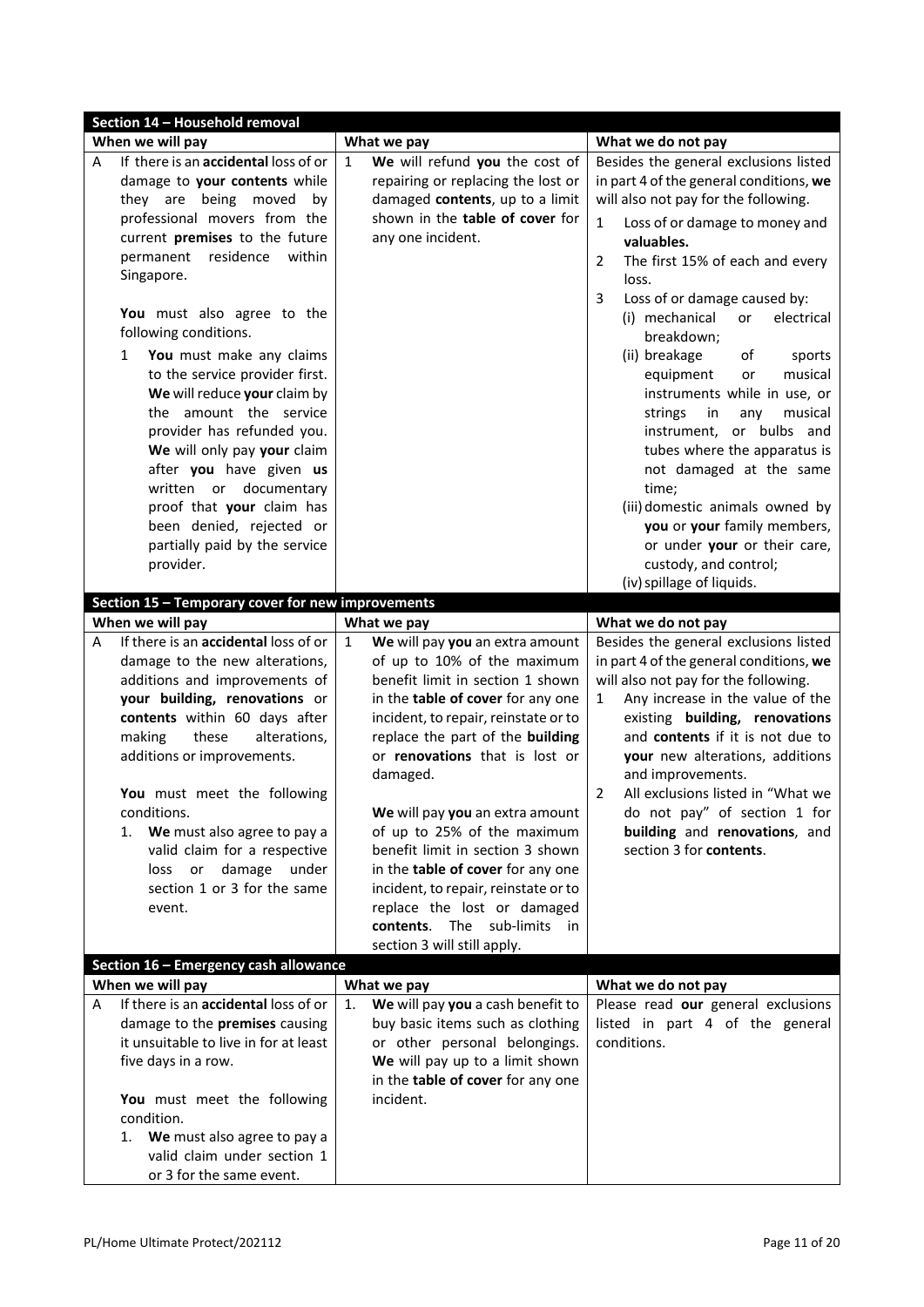| Section 17 - Deterioration of food in the refrigerator                                                                                                                                                                                                                                                                                                                                                                                                                           |                                                                                                                                                                                                                                                                                                                                                                                                                                                                                                                                             |                                                                                                                                                                                                                                                                                                                                                                                                                                                                                                                                                                                                                     |  |  |  |
|----------------------------------------------------------------------------------------------------------------------------------------------------------------------------------------------------------------------------------------------------------------------------------------------------------------------------------------------------------------------------------------------------------------------------------------------------------------------------------|---------------------------------------------------------------------------------------------------------------------------------------------------------------------------------------------------------------------------------------------------------------------------------------------------------------------------------------------------------------------------------------------------------------------------------------------------------------------------------------------------------------------------------------------|---------------------------------------------------------------------------------------------------------------------------------------------------------------------------------------------------------------------------------------------------------------------------------------------------------------------------------------------------------------------------------------------------------------------------------------------------------------------------------------------------------------------------------------------------------------------------------------------------------------------|--|--|--|
| When we will pay                                                                                                                                                                                                                                                                                                                                                                                                                                                                 | What we pay                                                                                                                                                                                                                                                                                                                                                                                                                                                                                                                                 | What we do not pay                                                                                                                                                                                                                                                                                                                                                                                                                                                                                                                                                                                                  |  |  |  |
| If your food items stored in your<br>A<br>refrigerator or freezer are<br>damaged due to mechanical<br>breakdown, explosion or failure<br>in the<br>temperature-control<br>device of your refrigerator or<br>freezer.                                                                                                                                                                                                                                                             | We will pay you to replace the<br>$\mathbf{1}$<br>damaged food items. We will pay<br>up to a limit shown in the table<br>of cover for any one incident.                                                                                                                                                                                                                                                                                                                                                                                     | Besides the general exclusions listed<br>in part 4 of the general conditions, we<br>will also not pay for the following.<br>The first \$50 for every loss or<br>$\mathbf{1}$<br>damage to the food items.<br>Damage directly or indirectly<br>2<br>caused by or arising from a<br>power cut, whether or not<br>planned by public authorities.<br>Damage directly or indirectly<br>3<br>caused by or arising from the<br>supply<br>being<br>power<br>disconnected.<br>The deliberate act of anyone<br>4<br>lawfully allowed in the premises.<br>If your refrigerator or freezer is<br>5<br>more than five years old. |  |  |  |
| <b>Section 18 - Emergency Entry</b>                                                                                                                                                                                                                                                                                                                                                                                                                                              |                                                                                                                                                                                                                                                                                                                                                                                                                                                                                                                                             |                                                                                                                                                                                                                                                                                                                                                                                                                                                                                                                                                                                                                     |  |  |  |
| When we will pay<br>If there is damage to the building<br>A<br>or renovations because the<br>civil<br>defence,<br>police,<br>or<br>paramedics need to forcibly<br>enter the premises due to a life-<br>threatening emergency suffered<br>by you or your family members.                                                                                                                                                                                                          | What we pay<br>$\mathbf{1}$<br>We can choose to refund you the<br>cost of repairing, reinstating or<br>replacing the part of the building<br>or renovations that is lost or<br>damaged. We will pay up to the<br>limit shown in the table of cover<br>for every 12-month period of the<br>policy. If there is any under-<br>insurance, we will first take off<br>an amount to account for this.<br>2<br>The repair, reinstatement or<br>replacement will be on a like-for-<br>like basis that is not better than<br>its original condition. | What we do not pay<br>Please read our general exclusions<br>listed in part 4 of the general<br>conditions.                                                                                                                                                                                                                                                                                                                                                                                                                                                                                                          |  |  |  |
|                                                                                                                                                                                                                                                                                                                                                                                                                                                                                  | Section 19 - Loss of or damage to contents belonging to your domestic helper                                                                                                                                                                                                                                                                                                                                                                                                                                                                |                                                                                                                                                                                                                                                                                                                                                                                                                                                                                                                                                                                                                     |  |  |  |
| When we will pay<br>If there is an accidental loss or<br>A<br>damage<br>to<br>the<br>contents<br>belonging to your<br>domestic<br>helper in the premises.<br>You must meet the following<br>conditions.<br>Your domestic helper must<br>1<br>be living with you in the<br>premises.<br>You are responsible for<br>2<br>paying for the cost of repair,<br>or replacement first.<br>We must also agree to pay a<br>3<br>valid claim under section 1, 3<br>or 4 for the same event. | What we pay<br>We will refund your domestic<br>$\mathbf{1}$<br>helper the cost of repairing or<br>replacing the lost or damaged<br>contents, up to a limit shown in<br>the table of cover for any one<br>incident.<br>The repair or replacement will be<br>2<br>on a like-for-like basis that is not<br>better than its original condition.<br>For wearing apparel, curtains,<br>carpets, bed sheets or bed linen,<br>we will take off an amount for<br>wear and tear or depreciation.                                                      | What we do not pay<br>Please read our general exclusions<br>listed in part 4 of the general<br>conditions.                                                                                                                                                                                                                                                                                                                                                                                                                                                                                                          |  |  |  |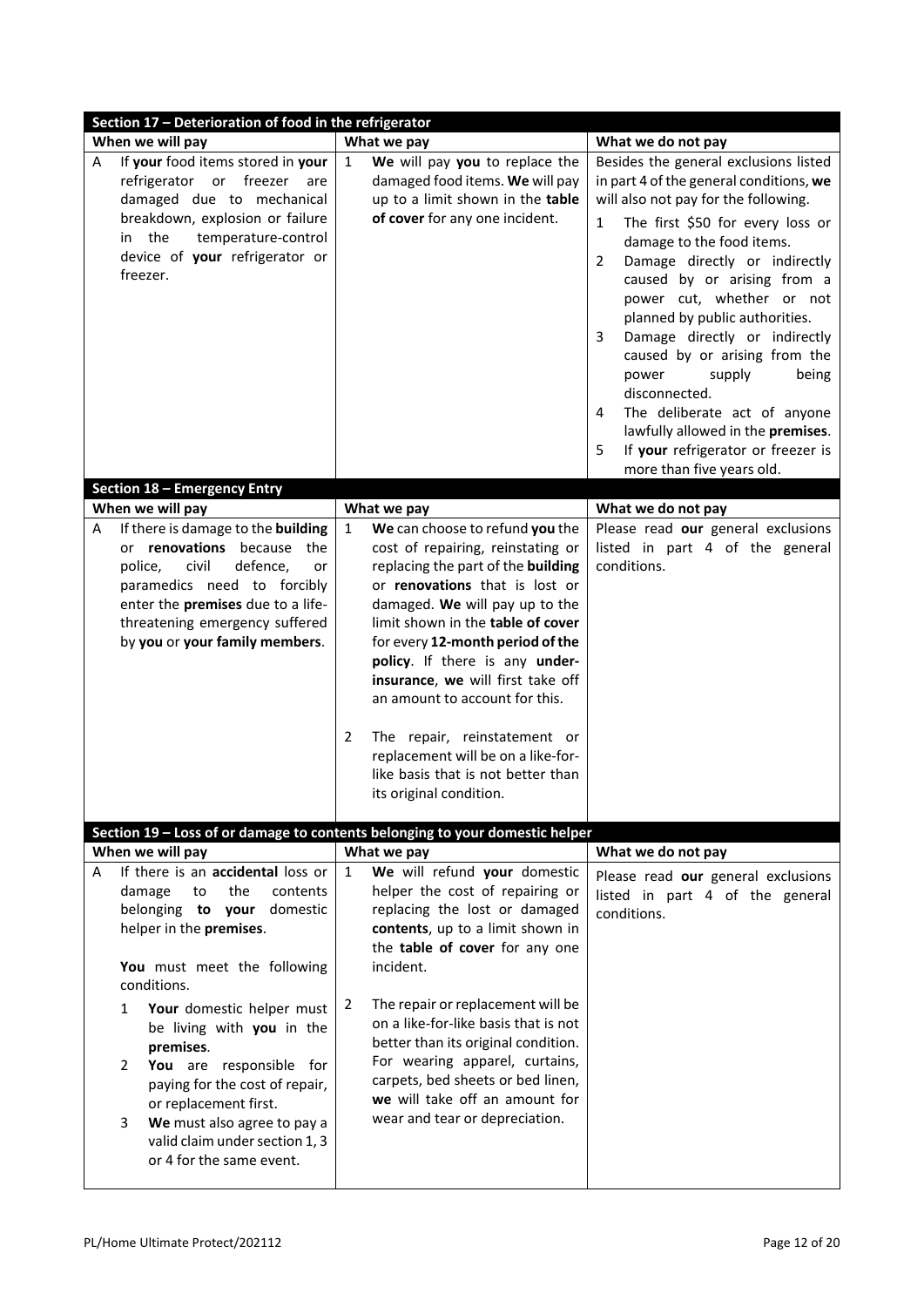|                  | Section 20 - Worldwide family personal accident                                                                                                                                                                                                                                        |                                |                                                                                                                                                                                                                                                                                                                                                                                                                |                                                                                                                                                                                                                                                                                                                                                                                                                                                                                  |  |
|------------------|----------------------------------------------------------------------------------------------------------------------------------------------------------------------------------------------------------------------------------------------------------------------------------------|--------------------------------|----------------------------------------------------------------------------------------------------------------------------------------------------------------------------------------------------------------------------------------------------------------------------------------------------------------------------------------------------------------------------------------------------------------|----------------------------------------------------------------------------------------------------------------------------------------------------------------------------------------------------------------------------------------------------------------------------------------------------------------------------------------------------------------------------------------------------------------------------------------------------------------------------------|--|
| When we will pay |                                                                                                                                                                                                                                                                                        |                                | What we pay                                                                                                                                                                                                                                                                                                                                                                                                    | What we do not pay                                                                                                                                                                                                                                                                                                                                                                                                                                                               |  |
| A                | If you, your husband, wife or<br>children are involved in an<br>accident which causes an injury<br>and due only to this accident,<br>you, or they die or become<br>permanently disabled within 90<br>days from the date of the<br>accident, the personal accident<br>cover will apply. | $\mathbf{1}$<br>$\overline{2}$ | We will pay you, your estate or<br>legal<br>vour<br>personal<br>representative up to the limit<br>shown in the table of cover for<br>every 12-month period of the<br>policy.<br>reduce<br>We<br>will<br>any<br>compensation due for accidental<br>death or permanent disability by<br>any payment which we have<br>already made to you, your<br>husband or wife or children<br>under the scale of compensation | Besides the general exclusions listed<br>in part 4 of the general conditions, we<br>will also not pay for the following.<br>A disability or death caused by:<br>deliberate<br>$\mathbf{1}$<br>self-injury,<br>committing suicide or attempted<br>suicide while sane or insane, a<br>criminal act, provoked assault,<br>deliberate<br>acts<br>putting<br>or<br>yourself in danger (unless you<br>are trying to save human life);<br>$\overline{2}$<br>sickness and not injury; or |  |
|                  |                                                                                                                                                                                                                                                                                        | 3                              | in the table of cover for the same<br>accident.<br>We will not pay you extra<br>compensation for any specific<br>body part which is part of a<br>greater body part due under this<br>policy. For example, we will pay<br>you for losing your upper limb,<br>but we will not pay you again for<br>losing your fingers from the<br>same upper limb.                                                              | 3<br>from<br>arising<br>pre-existing<br>conditions or existing physical<br>disability.                                                                                                                                                                                                                                                                                                                                                                                           |  |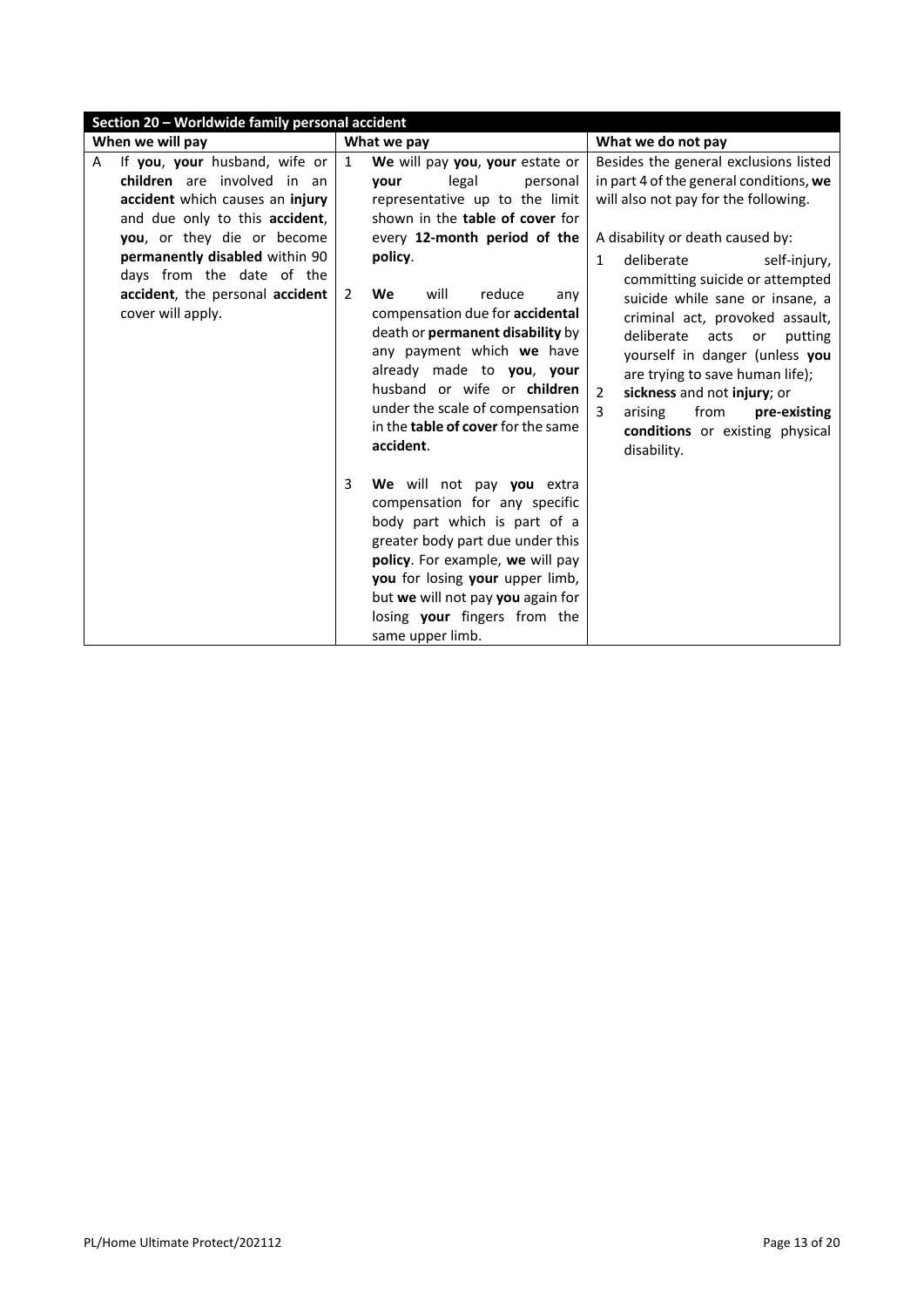# **General conditions which apply to the whole policy**

# **1 Insuring your building, renovations, contents, and personal belongings for the correct amount**

You must insure **your building, renovations**, **contents,** and **personal belongings** for an amount that represents the full replacement value.

- **(a)** For **building** and **renovations** this is the estimated cost of rebuilding or reconstruction if the building and **renovations** were completely destroyed. This may not be the market value.
- **(b)** For **contents** and **personal belongings** this is the cost to replace the item on a like-for-like basis, without depreciation or wear and tear, based on current market prices.

If you do not insure **your building**, **renovations**, **contents,** and **personal belongings** for the right amount, **we** will consider that **you** have **underinsured** them.

#### **2 Under-insurance**

**a** For **under-insurance** of **buildings**, **renovations**, or **contents** cover, **you** are responsible for a share of the loss or damage.

**We** work out the percentage based on the difference between the benefit limits or sum insured as listed in **your schedule** and the total actual replacement cost of **your building, renovations**, or **contents** at the time of the loss or damage calculated as follows:

| Benefit limit of                                      |  |  |  |
|-------------------------------------------------------|--|--|--|
| building, renovations,                                |  |  |  |
| and contents as shown                                 |  |  |  |
| in your schedule                                      |  |  |  |
| Full and actual replacement cost of <b>building</b> , |  |  |  |
| renovations, contents and belongings                  |  |  |  |
|                                                       |  |  |  |

#### **For example**

Benefit limit of **building** and **renovations** cover shown in **your schedule**: \$1,500,000

Benefit limit of **contents** cover shown in **your schedule**: \$100,000

Full and actual replacement cost of **building** and **renovations** at the time of loss: \$2,000,000

Full and actual replacement cost of **contents** at the time of loss: \$150,000

**Your** share of insurance for **building** and **renovations** is 25% (\$500,000/\$2,000,000)

**Your** share of insurance for **contents** is 33.3% (\$50,000/\$150,000)

If there is a loss of or damage to the **building** or **renovations** at \$240,000 and to the **contents** at \$60,000, the following will apply.

**You** will be responsible for paying \$60,000 (25% of \$240,000) to repair, replace or reinstate the **building** or **renovations** and \$20,000 (33.3% of \$60,000) to repair or replace **your contents**. **We** will pay \$180,000 to repair, replace or reinstate the **building** or **renovations** and \$40,000 to repair or replace the **contents**.

**b** For **under-insurance** of **contents** or worldwide **personal belongings** cover, **we** will also deduct an amount for wear and tear or depreciation.

## **3 Average relief (Waiver of underinsurance)**

If at the time of loss or damage under section 1, 2 or 3, the sum insured under each respective section is at least 80% of the full and actual reinstatement or replacement cost, **we** will not consider **you** to be **under-insuring** the respective sections: **building**, **renovations**, **contents** and worldwide **personal belongings.**

## **4 General exclusions**

This **policy** does not cover claims directly or indirectly caused by or arising from:

- **a** any war, invasion, civil commotion, any **act of terrorism**, nuclear fallout, radioactivity, any nuclear fuel, material or waste and related risks;
- **b** any loss or damage arising from illegal acts or breaking any laws, rules, regulations or guidelines set by any relevant authority in Singapore;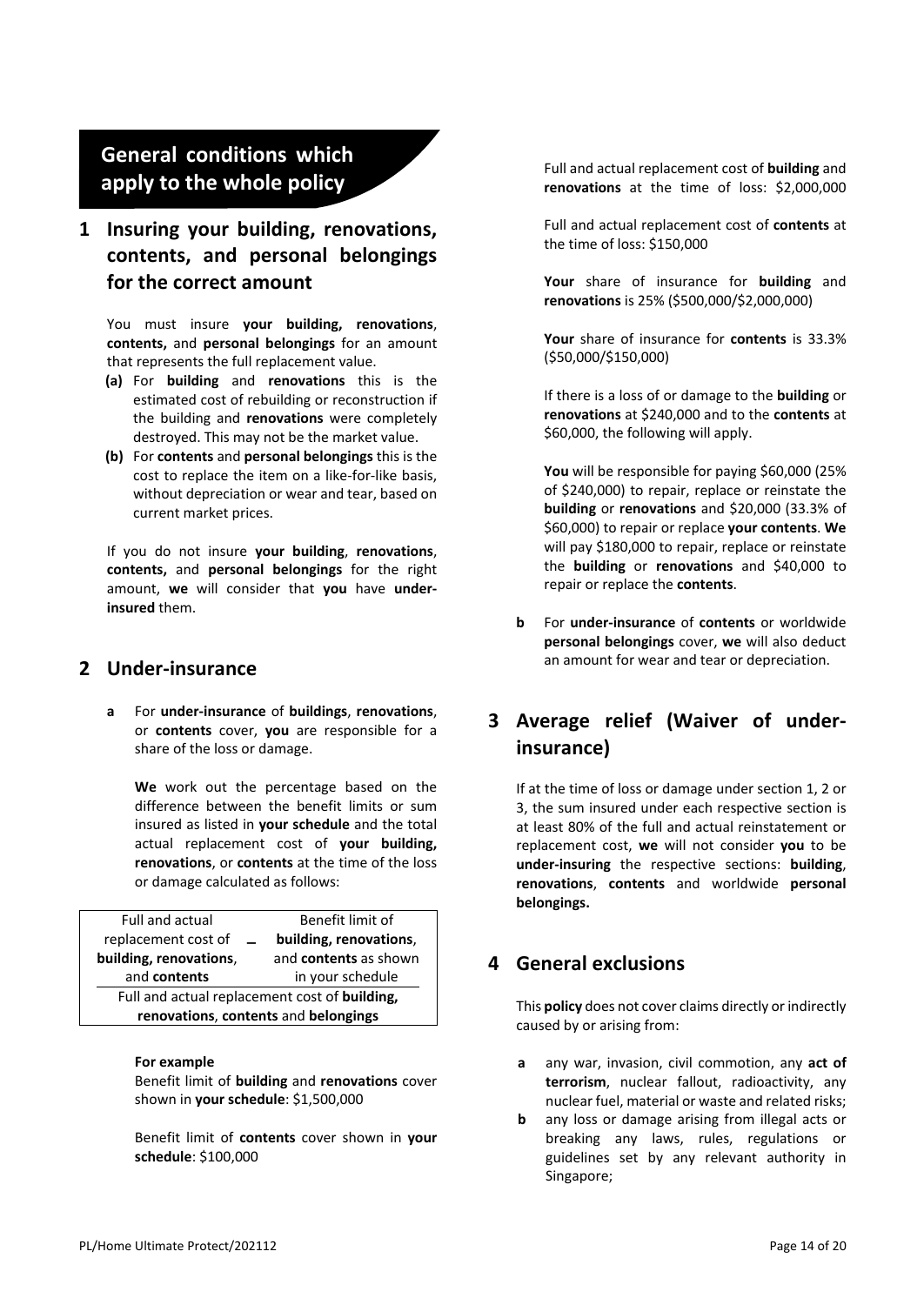- **c** any loss or damage through deliberate or malicious acts by anyone legally allowed to be in the **premises**;
- **d** theft, malicious acts, bursting or overflowing of domestic water tanks, apparatus or pipes, while the **premises** are left unoccupied.
- **e** any loss due to **your** or **your** family member's deliberate, malicious, unlawful or criminal act or failure to act;
- **f** the effect or influence of alcohol or drugs;
- **g** any loss or damage if it is covered under any contract, guarantee or law, or if HDB town council or management corporation strata title (MCST) is responsible for replacing or repairing the damage;
- **h** any loss or damage caused by the order of any public or government authorities;
- **i** any consequential (indirect) loss or damage apart from under section 10 – Cost of temporary accommodation and section 11 – Loss of rent while the premises are uninhabitable due to an **accident**;
- **j** claims for cosmetic damage that does not affect functionality, wear and tear, including scratches, discolouration, rust, corrosion, stains, tears, or dents to the surface of the item which does not affect how it works;
- **k** claims arising from weather conditions, gradual deterioration, pests and insects, mildew, rot, rust, depreciation, and abuse or misuse;
- **l** claims arising from washing, dyeing, cleaning, repairing, restoring, scratching or denting;
- **m** damages caused during the repair, reinstatement or replacement process;
- **n** claims caused by any process involving heat where there is no flame (for example, cigarette burn marks or scorch marks);
- **o** loss or damage to any part of a cooking or heating appliance due to normal usage or wear and tear (for example, a glass cooking top or any part of a stove);
- **p** any loss or damage while **your premises** is undergoing construction, reconstruction or repair (this does not include loss or damage by hurricane, cyclone, typhoon or **windstorm** as long as all outside doors, windows and openings are completely installed and the **premises** is well protected against this weather);
- **q you** or **your family members** failing to take reasonable precautions to protect **your** or their property, avoid **injury** or minimise claims under this **policy** (this includes failing to perform regular maintenance or servicing, as recommended by the respective manufacturer, developer or relevant authority);
- **r** restoring or recreating lost or damaged

information stored in films, tapes, cards, discs or other storage devices.

- **s** any consequential loss or damage due to faults, loss in function, loss of data, loss in accessibility of information, software or computer programmes;
- **t** loss or damage as a result of faulty or defective workmanship, manufacturing faults, inherent faults, or defective material or design;
- **u** mysterious disappearance or unexplained loss;
- **v** loss or damage arising from lapses by any equipment or service provider (e.g. telecommunications, electricity, bank etc.) for the **premises** that affects multiple households including **yours**;
- **w** cyber-attacks to **your** smart devices, e.g. laptops, phones, tablets, smart tvs, smart fridges etc. (This does not apply to theft specifically targeting **your premises** by hacking **your** smart lock); and
- **x** any **known event**;

If **we** refuse to pay a claim as a result of any of the exclusions listed above and **you** disagree with **our** decision, **you** are responsible for proving that **we** are legally responsible for the claim. If any part of any exclusion is found not to be valid or **we** cannot enforce it, it will not affect the rest of the exclusions.

# **5 Changing your plan**

**You** can choose to make changes to **your policy** at any time by writing to **us** or calling **us**. If **we** do approve **your** request, **we** will tell **you** when the change will take place.

# **6 Premium**

- **a** The premium that **you** pay for this **policy** can change. If **we** change the premium for this **policy**, **we** will write to **you** at **your** last-known address, at least 30 days before the change is to take place, to tell **you** what the new premium is.
- **b** Premium due dates
	- **(i)** The premium is due on or before the start of this **policy** and if this **policy** is renewed, the **start date** of the next **policy year**. If **you** have chosen a monthly **recurring payment arrangement**, the premium is due on the dates shown in the debit note or tax invoice we have issued to **you**.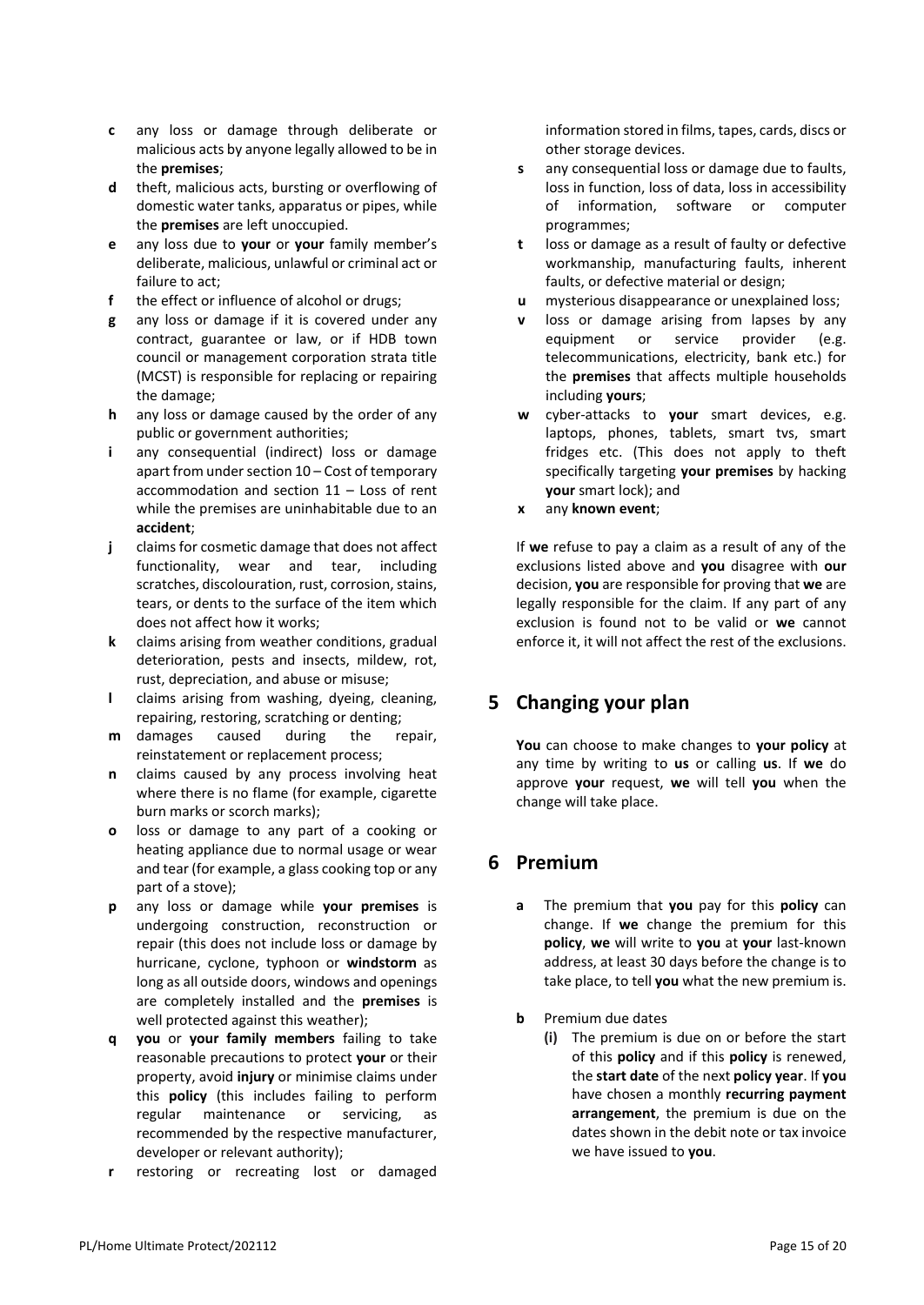#### **c Recurring premium payment**

- **(i) You** can pay the premium due for this **policy** using the **recurring payment arrangement** you have chosen.
- **(ii)** Before the premium due date, **we** will charge the premium to a credit card or take the premium by GIRO from a bank account **you** have chosen.
- **(iii) You** can change the chosen **payment frequency** and **recurring payment arrangement** by calling **us** or writing to **us** at least 21 days before the end of the **policy year**. The change will take effect from the **start date** of next **policy year**.

#### <span id="page-17-2"></span>**7 Payment before cover warranty**

**We** must receive the premium due on or before:

- **a** the start of this **policy**;
- **b the start date** of next **policy year,** if this **policy** is renewed; and
- **c** the subsequent premium due dates as shown in the debit note or tax invoice (which applies only if **you** choose the monthly **recurring payment arrangement**).

If **we** do not receive the premium due on the dates as described above, this **policy** will not be valid and renewed and **we** will not pay any benefits.

## **8 Renewal**

If this **policy** is renewed, **we** will provide the new terms and conditions (if these apply) for the next **policy year** before the **start date** of the next **policy year**.

If **we** did not receive any request to cancel the **policy** as set out in general condition [9\(](#page-17-0)[b\)](#page-17-1), **we** will take the premium using the current payment method you have chosen.

This **policy** will apply for as long as **we** can successfully collect the premium before the premium due date.

## <span id="page-17-0"></span>**9 Cancellation and refund**

<span id="page-17-3"></span>**a** For **policy** cancellation, **we** will not refund any premium if a claim has been made in the same **12 month period of the policy**.

- <span id="page-17-1"></span>**b** If **we** cancel the **policy**
	- **(i) We** can cancel this **policy** by giving **you** seven days' written notice. **We** will consider that **you** have received this cancellation notice on the same day if **we** deliver the notice by hand, mail, fax or email at **your** last-known address, or by fax or email at **your** last known fax numbers or email address.
	- **(ii) We** will cancel this **policy** on the date the premium is due if **we** do not receive the premium due or **we** are not successful in taking the premium from the credit card or GIRO account **you** have chosen.

If **we** cancel this **policy** because the premium has not been paid, **you** may apply for a new **policy**. However, **your** application will depend on **us** accepting it based on **your** latest information and declaration.

- **c** If there is no claim under this **policy** and **you** wish to cancel the **policy:**
	- **(i)** Monthly **recurring payment arrangement**
		- **• You** may cancel this **policy** by calling **us**  or writing to **us** and cancellation will be effective from the date **we** receive the notice of cancellation.
		- **•** For cancellation after the 14-day freelook period (under general condition 19), **we** must receive the notice of cancellation no later than 21 days before the next monthly premium due date. The **policy** will then be cancelled on the day the monthly premium is due.
		- **•** But, if **we** receive the notice of cancellation less than 21 days before the next monthly premium due date, the **policy** will be cancelled on the following month when the premium is due.

|                                           | Cancellation of policy with monthly premium |  |  |
|-------------------------------------------|---------------------------------------------|--|--|
| payment - For example                     |                                             |  |  |
| <b>Period of insurance</b>                | 22 Sep 2020 to 21 Sep 2021                  |  |  |
| Monthly premium due                       | 22 (Sep, Oct, Nov, Dec, Jan,                |  |  |
| date                                      | Feb and so on)                              |  |  |
| If we receive the notice of cancellation: |                                             |  |  |
| on 1 Oct 2020                             | cancellation will take effect               |  |  |
|                                           | on 22 Oct 2020                              |  |  |
| on 20 Oct 2020                            | cancellation will take effect               |  |  |
|                                           | on 22 Nov 2020                              |  |  |

- **(ii)** Yearly **recurring payment arrangement**
	- **• You** may cancel this **policy** by calling **us**  or writing to **us** and cancellation will apply from the date **we** receive the notice of cancellation.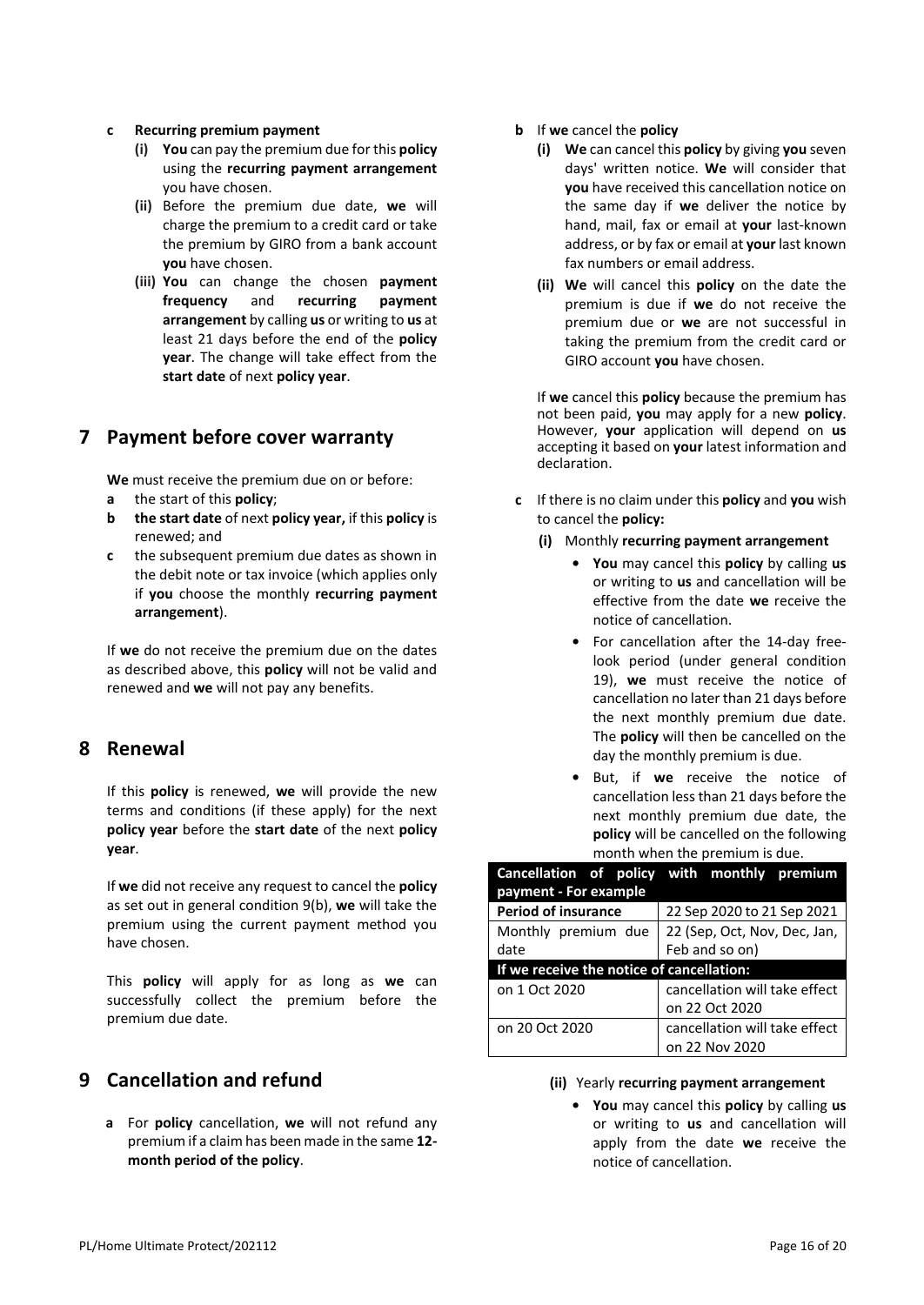**•** For cancellation after the 14-day free look period (under general condition [19\)](#page-20-0), **we** will work out and refund the premium as follows if no claim has been made under this **policy**.

| Period of insurance (in days) |   |              |
|-------------------------------|---|--------------|
| still left to run             |   | 85% of the   |
| Original period of insurance  | × | premium paid |
| of the <b>policy</b>          |   |              |

**• We** will not refund any premium below \$53.50 (after GST)

If **we** refund premiums, **we** will do so by cheque to **you**.

# **10 Paying benefits**

**We** will pay the benefits listed in this **policy** only if **you** have:

- **a** met general condition [7;](#page-17-2) and
- **b** given **us** satisfactory proof of the claim.

For a **policy** with a monthly **recurring payment arrangement**, before **we** can pay the claim, **we** will first take from the claim amount any premium owed to **us** for the rest of the **policy year**.

For loss of or damage to the **building, renovation, contents,** or **personal belongings:**

- **a We** can choose to refund the cost of repairing, reinstating or replacing the item/property (or part of the item/property) that is lost or damaged, on a like-for-like basis that is not better than its original condition.
- **b We** will not take of an amount for wear and tear or depreciation except:
	- i. For wearing apparel, curtains, carpets, bed sheets or bed linen;
	- ii. If the repair, reinstatement or replacement is not started and completed within 12 months from the date of loss or damage;
	- iii. For **contents** or **personal belongings** when they are **under-insured.**

**We** may appoint our loss adjuster to determine the amount of wear and tear or depreciation. For avoidance of doubt, **we** will not take off an amount for wear and tear or depreciation for **specific items covered at full value.**

**c** If there is **under-insurance**, **we** will only pay for **our** share of the loss or damage. (This does not apply to **specific items covered at full value**.)

Despite anything **we** have said to the contrary, **we** will not pay any claim if the laws of Singapore or of **your** home country prevent **us** from doing so.

## **11 Paying an extra premium to reinstate benefit limits after loss or damage**

If **you** claim for loss or damage under section 1, 2, 3 or 4, **we** will reduce the maximum benefit limits for each section by the actual amount of the claim that **we** pay. **We** will put these limits back to the original limits as shown in the **schedule** at the start of the next **12-month period of the policy** or, **you** can ask **us** to reinstate the benefit limits for the current **12 month period of the policy** by paying an extra premium but this will depend on whether **we** accept **your** request.

#### **For example**

Start date of Insurance: 1 January 2021 End date of Insurance: 31 December 2024

Benefit limits of **building** and **renovations** cover shown in **your schedule**: \$2,000,000

Benefit limits of **contents** cover shown in **your schedule**: \$300,000

If there is a loss of or damage to the **building** or **renovations** at \$500,000 and to the **contents** at \$200,000, **we** will reduce the benefit limits for the year ending 31 December 2021 to the following.

**Building** and **renovations**: \$1,500,000 **Contents**: \$100,000.

**You** can reinstate the benefit limits by paying an extra premium for the rest of the **policy** period ending on 31 December 2021.

**We** will automatically reinstate the benefit limits to the original amount from 1 January 2022 at no extra premium.

#### **12 Misrepresentation**

**We** will treat this **policy** as void if **you** misrepresent any information which may affect **our** decision to accept **your** application.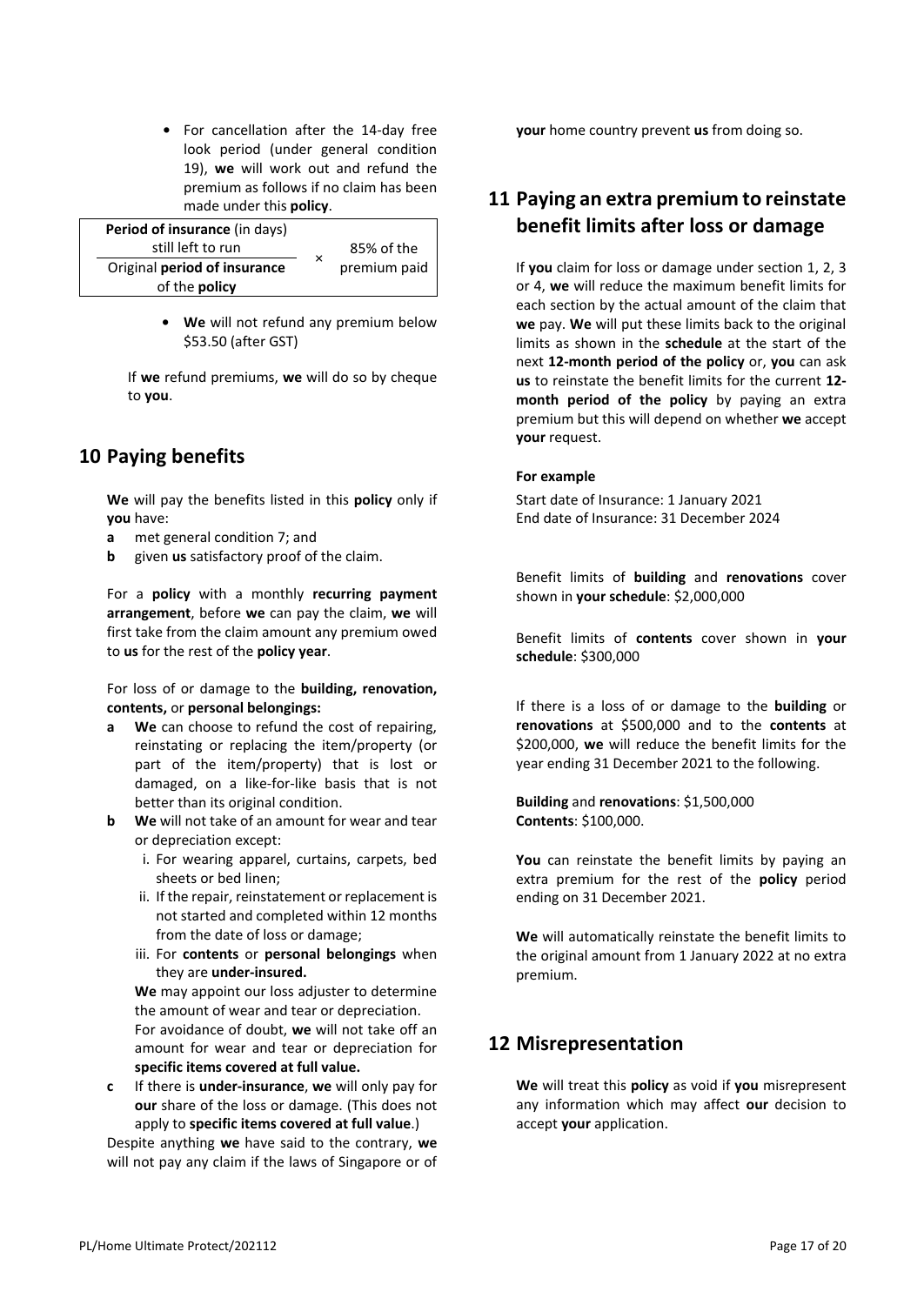## <span id="page-19-0"></span>**13 Fraud**

- **You** must not act in a fraudulent way. **We** will take the action shown below if **you** or anyone acting for **you**:
- **a** makes a claim under this **policy** knowing the claim to be false or fraudulently exaggerated in any way;
- **b** makes a statement to support a claim knowing the statement to be false in any way;
- **c** sends **us** a document to support a claim knowing the document to be forged or false in any way; or
- **d** makes a claim for any loss or damage caused by **your** deliberate act or with **your** knowledge.

**We** can do any or all of the following.

- **a We** will not pay the claim.
- **b We** will not pay any other claim which has been or will be made under this **policy**.
- **c We** may declare this **policy** invalid.
- **d We** can recover from **you** the amount of any claim **we** have already paid under this **policy**.
- **e We** will not refund **your** premium.
- **f We** may not allow **you** to buy other policies from **us**.
- **g We** may report **you** to the police.
- **h We** may cancel this **policy**.

#### **14 Reasonable care**

**You** must take all reasonable precautions to properly maintain **your building**, **renovations, contents** or **personal belongings** to avoid any loss or damage and take all practical steps to minimise all claims.

#### **15 Other insurance**

If at the time of any incident which results in a claim under this **policy you** have other insurance covering the same loss, **we** will not pay more than **our** share (this does not apply to section 20 – Worldwide family personal accident).

If **your premises** are insured by any management corporation strata title (MCST) or HDB town council, **you** must first send a claim to them for any loss or damage. **We** will only pay if the:

**a** loss or damage is not covered by the insurance taken out by the management corporation strata title (MCST) or HDB town council; or

**b** the loss or damage is more than the limits of insurance taken out by the management corporation strata title (MCST) or HDB town council.

#### **16 Taking over your rights**

**We** can take over any rights to defend or settle any claim and to take proceedings in **your** name to enforce **your** or **our** rights against any other person.

## **17 Claims conditions**

- **a You** must tell **us** as soon as possible, and in any case within 30 days, about any loss or damage which may give rise to a claim under this **policy**. **We** have the right to reject **your** claim if **you** tell **us** later than 30 days from the date of loss or damage.
- **b You** are responsible for paying for any expenses incurred from any loss or damage first.
- **c** If **you** can recover all or part of any expenses from other sources, **we** will only pay **you** the amount that cannot be recovered.
- **d We** pay all claims in Singapore dollars. If **you**  suffer a loss which is in a foreign currency, **we**  will convert the amount into Singapore dollars at the exchange rate which **we** will decide on the date of the loss.
- **e You** must keep any item which is damaged, and if **we** ask, **you** must send it to **us**. (**You** will also need to pay any costs involved in doing this.) If **we** pay a claim for the item and it is then recovered or it has a salvage value, it will become **our** property.

# **18 What you need to provide when you send us your claim**

You or your legal personal representatives must supply all information, reports, original invoices and receipts, evidence, medical certificates, documents (such as translation of a foreign-language document into the English language), confirmed by oath if necessary. **We** may need these before **we** assess **your** claim. **We** will not refund any expense which **you** cannot provide original receipts or invoices for.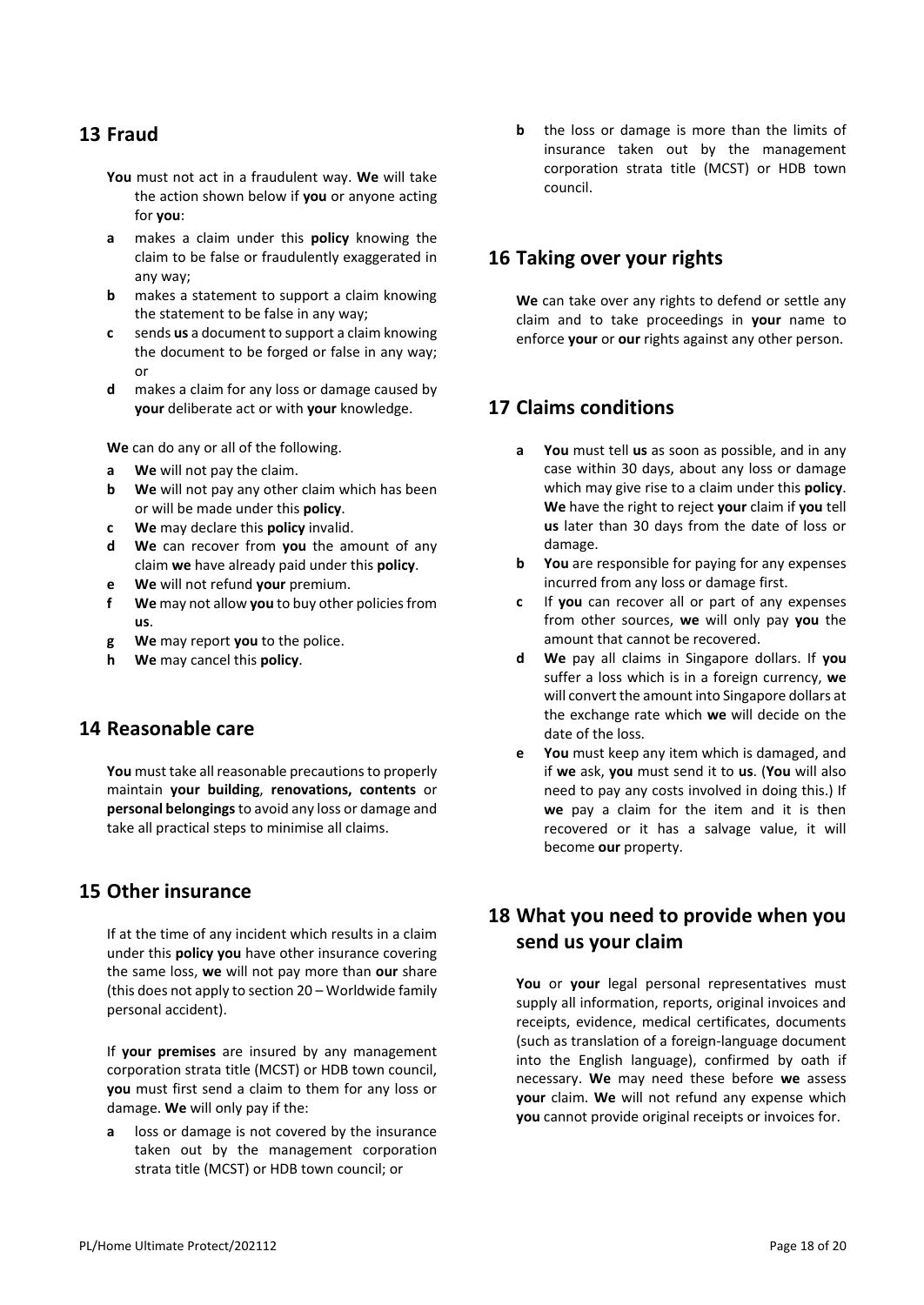#### <span id="page-20-0"></span>**19 Free-look period**

**We** will give **you** 14 days from the time **you** receive this **policy** to decide whether to continue with it. If **you** do not want to continue, **you** may call **us** or write to **us** to cancel this **policy** and get a full refund of the premium paid as long as there has been no claim made under this **policy**. **We** consider that this **policy**  has been delivered (and received) seven days after **we** post it. This condition does not apply to policies with a **period of insurance** of less than a year and **policy** renewals.

## **20 Ending this policy**

This **policy** will end immediately when:

- **a we** cancel this **policy** under general condition[s 7,](#page-17-2) [9](#page-17-0)[\(a\)](#page-17-3) o[r 13;](#page-19-0)
- **b you** cancel this **policy** under general condition 9[\(b\)](#page-17-1);
- **c you** no longer meet any of the eligibility requirements set;
- **d** before entering into this **policy**, **you** fail to reveal all facts **you** know or ought to know which may affect this **policy**; or
- **e we** do not renew this **policy**.

# **21 Excluding third-party rights**

Someone who is not covered by this **policy** has no right under the Contracts (Rights of Third Parties) Act (Chapter 53B) to enforce this **policy**.

## **22 Currency and interest**

All dollar amounts shown in this **policy** and **schedule**  are in Singapore dollars (S\$). **We** will not add interest to any amount **we** pay.

## **23 Dealing with disputes**

If **you** are not satisfied with **our** final decision on **your**  claim, **you** may refer the case to the Financial Industry Disputes Resolution Centre Ltd (FIDReC), an independent and impartial institution specializing in solving disputes between financial institutions and consumers. Their website address is: [www.fidrec.com.sg.](http://www.fidrec.com.sg/) 

#### **24 Prohibited persons**

If **you** or any **relevant person** is found to be a **prohibited person**:

- **we** are entitled not to accept **your** application; and
- if any **policy** is issued, **we** are entitled to end the **policy**, not pay any benefit or not allow any transaction to be carried out under the **policy**. **We** will not refund any unutilised premium when the **policy** is ended.

**Our** decision in every respect of the above will be final.

**You** will need to inform **us**immediately if there is any change in any **relevant person's** identity, status or identity documents.

## **25 Governing law**

Singapore law will apply to this **policy**.